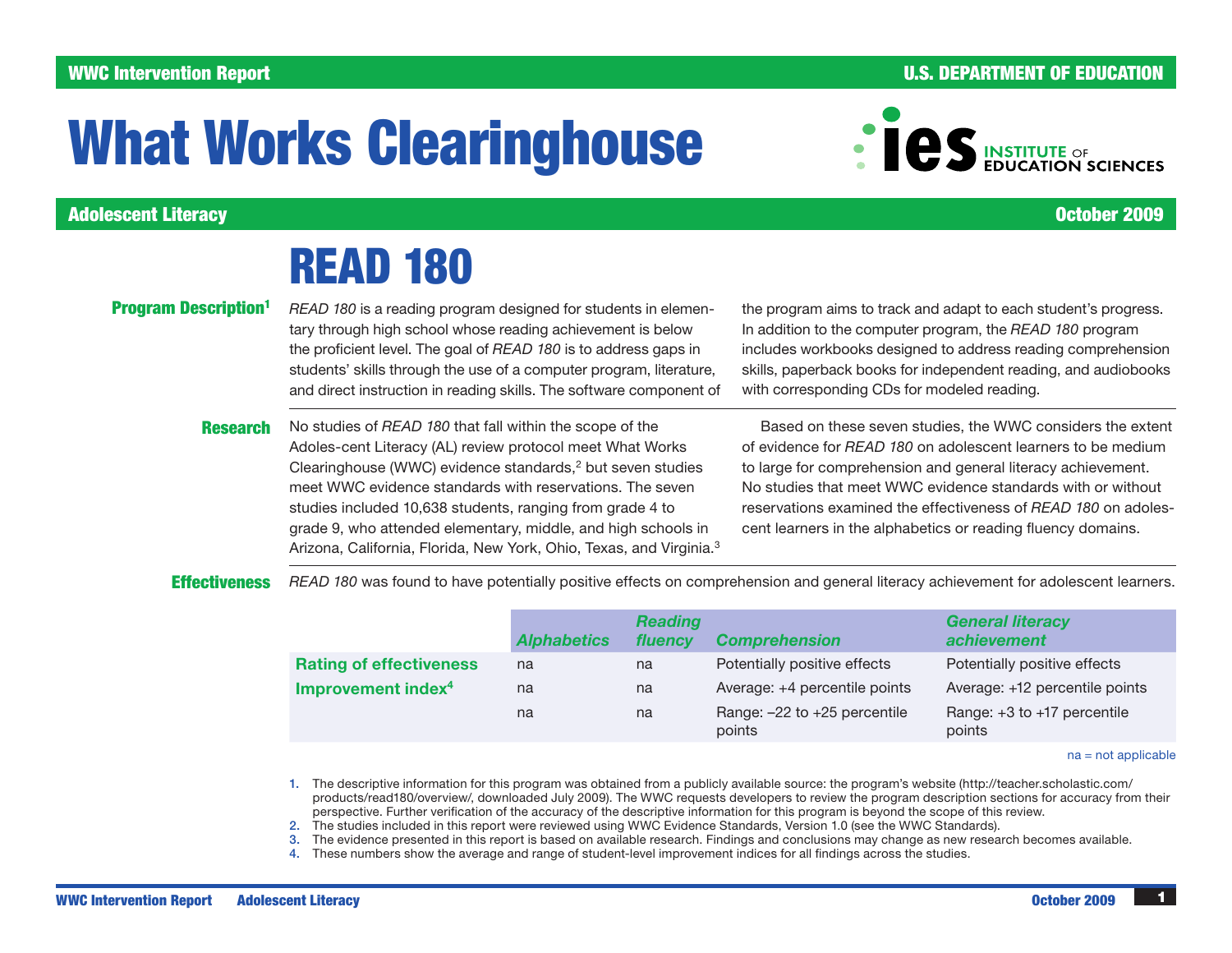#### Additional program information Developer and contact

Developed by the Cognition and Technology Group at Vanderbilt University, the Orange County Literacy Project in Florida, and the development staff at Scholastic Inc., *READ 180* is distributed by Scholastic Inc. In 1985, research by Dr. Ted Hasselbring led to the creation of the software prototype for *READ 180*.

Address: 577 Broadway, New York, NY 10012. Email: spuccerella@scholastic.com (Suzanna Puccerella, Director, *READ 180*). Web: http://www.scholastic.com/read180. Telephone: (212) 965-7441.

#### Scope of use

Scholastic published the *READ 180* program in 1999. Since then, more than 10,000 classrooms in all 50 states have used *READ 180*.

### **Teaching**

The *READ 180* instructional model is 90 minutes long and is composed of three parts: whole-group direct instruction, small-group rotations, and whole-group wrap-up. The 90-minute instructional model begins with 20 minutes of whole-group direct instruction, in which the teacher provides instruction in reading,

**Research** One hundred one studies reviewed by the WWC investigated the effects of *READ 180* on adolescent learners. Seven studies (Haslam, White, & Klinge, 2006; Interactive Inc., 2002; Lang, Torgesen, Petscher, Vogel, Chanter, & Lefsky, 2008; Scholastic Research, 2008; White, Haslam, & Hewes, 2006; White, Williams, & Haslem, 2006; Woods, 2007), one of which is a randomized controlled trial and six of which are quasiexperimental designs, meet WWC evidence standards with reservations.5 The remaining 94 studies do not meet either WWC evidence standards or eligibility screens.

writing, and vocabulary to the entire class. This is followed by 20-minute rotations of smaller groups of students through three activities:

- small-group direct instruction, in which the teacher uses resource books and works closely with individual students
- students' independent use of the *READ 180* computer program to practice reading skills
- modeled and independent reading, in which students use *READ 180* paperbacks or audiobooks

Finally, the session ends with a 10-minute wrap-up discussion with the whole group. The goal of the *READ 180* software is to continually adjust the level of instruction based on student performance. Reports and periodic updates on student progress are intended to alert teachers to students' needs and direct them to resources for individualizing instruction.

### **Cost**

*READ 180* pricing depends on implementation.

### Meets evidence standards with reservations

• Haslam, White, and Klinge (2006) conducted a quasi-experiment that examined the effects of *READ 180* on struggling readers in grades 7 and 8 in the Austin Independent School District of Texas. Intervention students were matched with comparison-group students using a one-to-one propensity score matching method. The WWC based its effectiveness ratings on findings from comparisons of the 307 students that received *READ 180* and the 307 comparison-group students that received the standard district curriculum. The

5. During the period covered by the studies in this report, two versions of *READ 180* (version 1.6 and the Enterprise Edition) were available. The WWC was unable to obtain information about which version of *READ 180* was used in the studies included in this report.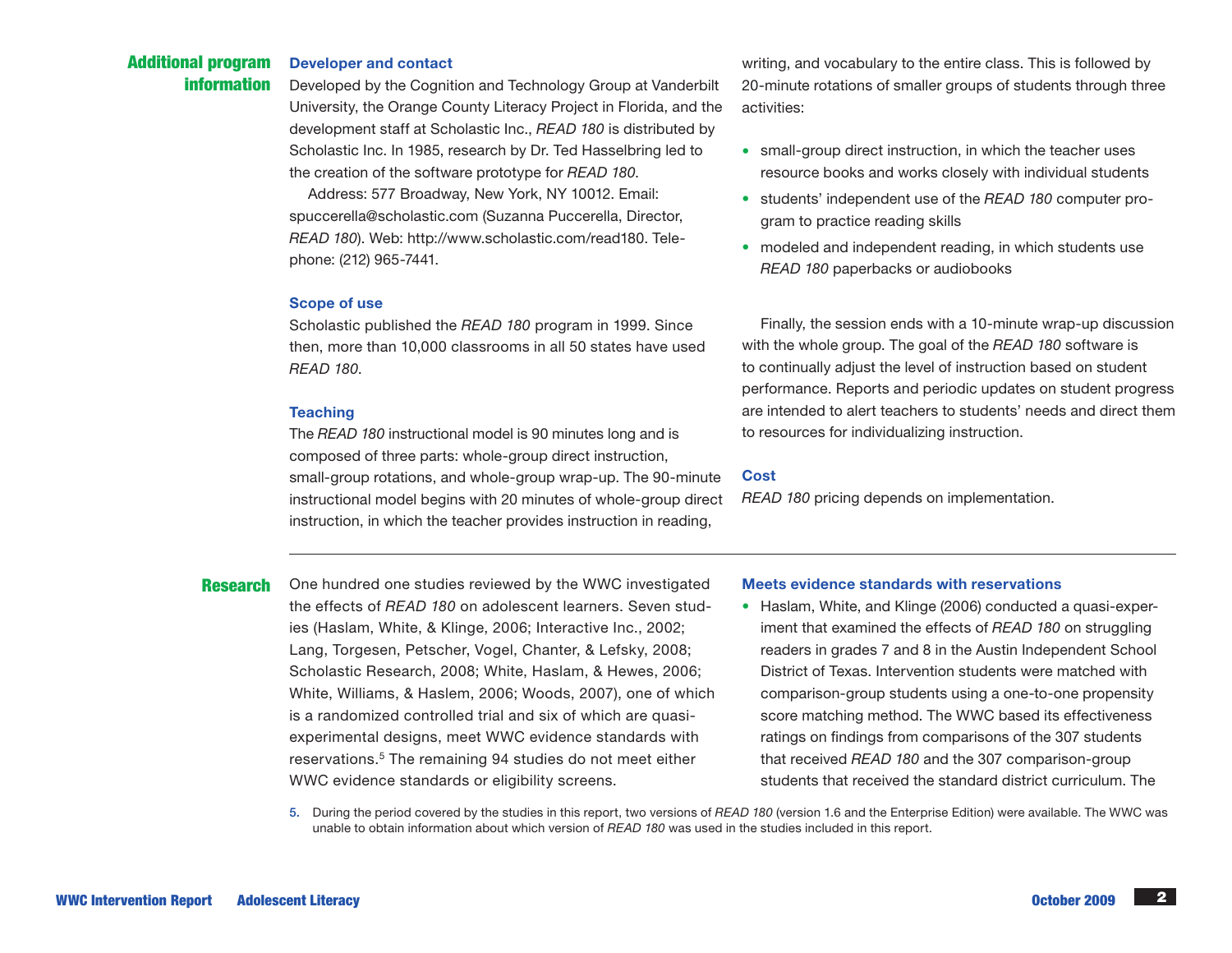**Research** (continued) study reported student outcomes after one year of program implementation.

- Interactive Inc. (2002) conducted a quasi-experiment that examined the effects of *READ 180* on students in grades 6, 7, and 8 in three urban school districts in Texas and Ohio.<sup>6</sup> The WWC based its effectiveness ratings on findings from comparisons of the 52 control students and 119 students enrolled in *READ 180* in Columbus, the 142 control students and 101 students enrolled in *READ 180* in Dallas, and the 36 control students and 59 students enrolled in *READ 180* in Houston.<sup>7</sup> The study reported student outcomes after one year of program implementation.
- Lang et al. (2008) conducted a randomized controlled trial of 1,265 struggling readers in seven high schools in Florida. Ninth-grade students who scored in the high-risk or moderate-risk categories on the Florida Comprehensive Assessment Test (FCAT) were randomly assigned to one of four groups (Appendix A1.3 provides more details about these groups). The WWC based its effectiveness ratings on findings from comparisons of the 100 high-risk students who received *READ 180* and 90 high-risk students who were in the school-designed "business as usual" control group, as well as comparisons between 207 moderate-risk students who received *READ 180* and 202 moderate-risk students who were in the control group. The inability to determine whether differential attrition occurred and the use of multiple imputation of missing data led to the study's rating of "meets standards with reservations." The study reported student outcomes after one year of program implementation.
- Scholastic Research (2008) conducted a quasi-experiment that examined the effects of *READ 180* on students in grades 6, 7, and 9 in California. *READ 180* students who scored at the

below-basic or basic performance level on the prior-year state reading test were matched to comparison-group students on the basis of reading scores and demographic characteristics. The WWC based its effectiveness ratings on findings from comparisons of the 285 students that received *READ 180* and the 285 comparison-group students that received either the Holt Literature and Language Arts curriculum (grades 6 and 7) or the Prentice Hall Literature curriculum (grade 9). The study reported student outcomes after one year of program implementation.

- White, Haslam, and Hewes (2006) conducted a quasi-experiment that examined the effects of *READ 180* on three cohorts of students in 12 schools in Arizona. *READ 180* students in grade 9 who were reading one or more grade levels below their assigned grade level were matched to comparison-group students with similar reading levels and demographic characteristics. The comparison-group students received the standard district curriculum. The WWC based its effectiveness ratings on findings from three cohorts of students. Cohort 1 was formed in the 2003–04 school year and consisted of 826 students in grade 9 who received *READ 180* and 826 comparison-group students in grade 9 who did not receive *READ 180*. Cohort 2 was formed in the 2004–05 school year and consisted of 815 students in grade 9 who received *READ 180* and 815 comparison-group students in grade 9 who did not receive *READ 180*. Cohort 3 was formed in the 2005–06 school year and consisted of 1,029 students in grade 9 who received *READ 180* and 1,029 comparison students who did not receive *READ 180*. The study reported student outcomes after the first year of program implementation.
- White, Williams, and Haslem (2005) conducted a quasiexperiment that examined the effects of *READ 180* on students in grades 4–8 in 16 schools in New York City. *READ 180* students' test outcomes were compared to outcomes of their

6. The study was originally designed as a randomized controlled trial, but none of the districts ultimately followed through with the research design. 7. The intervention and comparison groups in the grade 7 sample in Houston were not shown to be equivalent at baseline, so they were excluded from the review.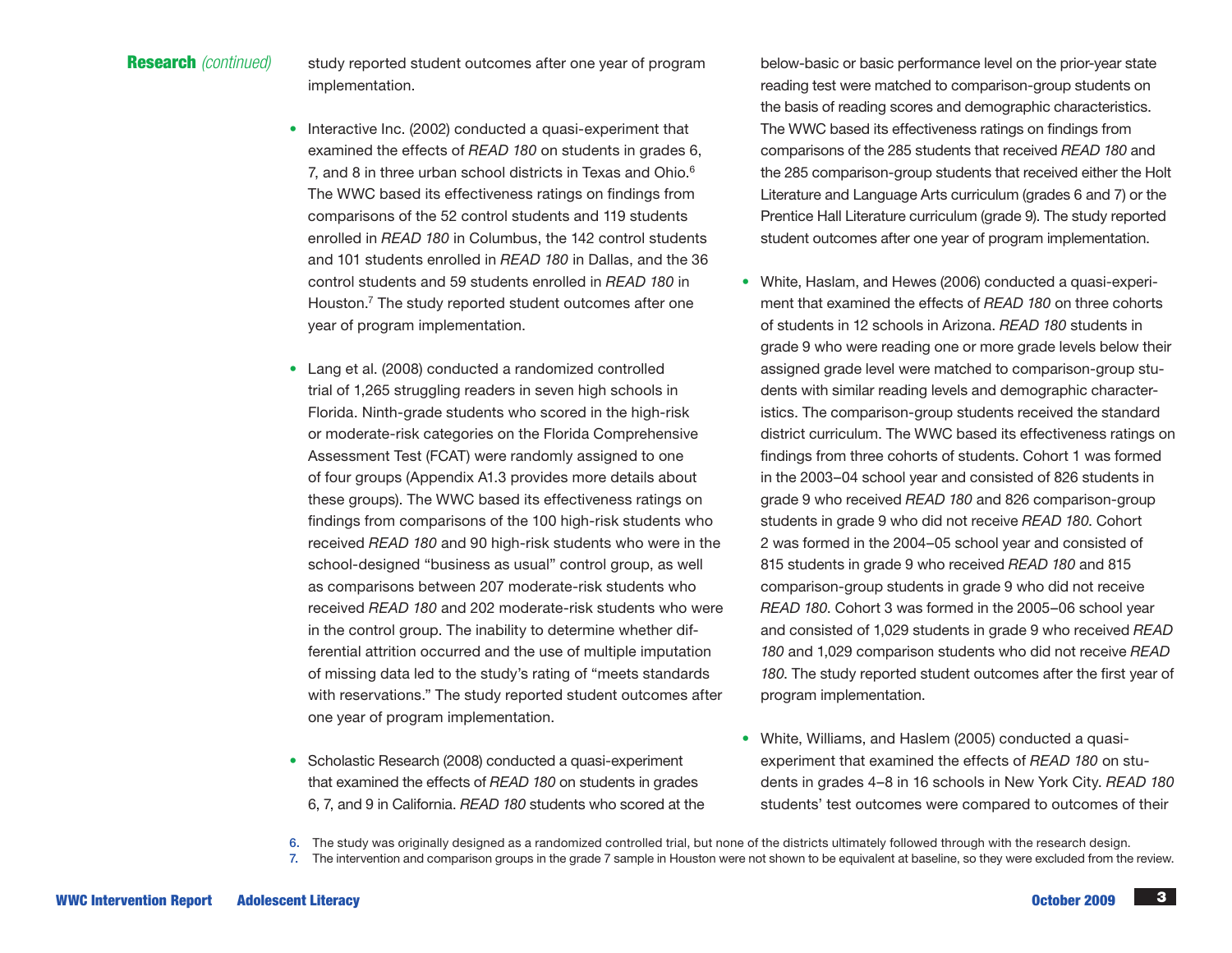Research *(continued)* peers attending the same schools who did not receive *READ 180* but instead received the standard reading instruction in the 2001–02 school year. Comparisons were made between students with the same proficiency levels  $(1, 2, \text{ and } 3)^8$  within each grade.<sup>9</sup> The WWC based its effectiveness ratings on findings from comparisons between 362 students in the treatment group and 2,528 students in the control group, across grades 4, 6, and 8.10 The study reported student outcomes after one year of program implementation.

> • Woods (2007) conducted a quasi-experiment that examined the effects of *READ 180* on three annual cohorts of students in an urban middle school in Virginia. Based on pretest scores and teacher recommendations, the school's guidance counselor assigned students in grades 6–8 who needed additional literacy support to either the *READ 180* treatment group or the comparison group that would participate in the school's traditional reading-remediation program. The WWC based its effectiveness

# Effectiveness Findings

The WWC review of interventions for AL addresses student outcomes in four domains: alphabetics, reading fluency, comprehension, and general literacy achievement. The studies included in this report cover two domains: comprehension and general

ratings on findings from comparisons of 58 middle-school students who received *READ 180* during the 2003–04 school year and 58 matched students who received the school's traditional reading-remediation program.<sup>11</sup> The study reported student outcomes after the first year of program implementation.

## Extent of evidence

The WWC categorizes the extent of evidence in each domain as small or medium to large (see the WWC Procedures and Standards Handbook, Appendix G). The extent of evidence takes into account the number of studies and the total sample size across the studies that meet WWC evidence standards with or without reservations.12

The WWC considers the extent of evidence for *READ 180* for adolescent learners to be medium to large for comprehension and medium to large for general literacy achievement. No studies that meet WWC evidence standards with or without reservations examined the effectiveness of *READ 180* for adolescent learners in the alphabetics or reading fluency domains.

literacy achievement. Comprehension includes two constructs: reading comprehension and vocabulary development. The findings below present the authors' estimates and WWC-calculated estimates of the size and the statistical significance of the effects of *READ 180* on adolescent learners.13

- 8. There were only two treatment students in proficiency level 4 across grades 4–8; therefore, proficiency level 4 was excluded from the review.
- 9. The sample sizes, means, and standard deviations that were used to calculate the intervention group values by grade and proficiency level were not reported in White, Williams, and Haslem (2005), but were provided to the WWC by the author.
- 10. The intervention and comparison groups at grade 5 (proficiency levels 1, 2, and 3) were not shown to be equivalent at baseline and were excluded from the review. In addition, there were no treatment students in the grade 7 analysis sample, so grade 7 students were excluded from the review.
- 11. The 2004–05 and 2005–06 student cohorts, though included in the study, do not meet WWC evidence standards because the measures of effect cannot be attributed solely to the intervention—there was only one *READ 180* teacher in the treatment condition in both cohorts. This information was not reported in Woods (2007), but was provided to the WWC by the author.
- 12. The extent of evidence categorization was developed to tell readers how much evidence was used to determine the intervention rating, focusing on the number and size of studies. Additional factors associated with a related concept—external validity, such as the students' demographics and the types of settings in which studies took place—are not taken into account for the categorization. Information about how the extent of evidence rating was determined for *READ 180* is in Appendix A6.
- 13. The level of statistical significance was reported by the study authors or, where necessary, calculated by the WWC to correct for clustering within classrooms or schools and for multiple comparisons. For an explanation, see the WWC Tutorial on Mismatch. For the formulas the WWC used to calculate the statistical significance, see WWC Procedures and Standards Handbook, Appendix C for clustering and WWC Procedures and Standards Handbook, Appendix D for multiple comparisons. In the cases of Haslam, White, and Klinge (2006); Scholastic Research (2008); White, Haslam, and Hewes (2006); and Woods (2007), no corrections for clustering or multiple comparisons were needed. In the cases of Lang et al. (2008) and White, Williams, and Haslem (2005), corrections for multiple comparisons were needed, so the significance levels may differ from those reported in the original study. In the case of Interactive Inc. (2002), corrections for clustering and multiple comparisons were needed, so the significance levels may differ from those reported in the original study.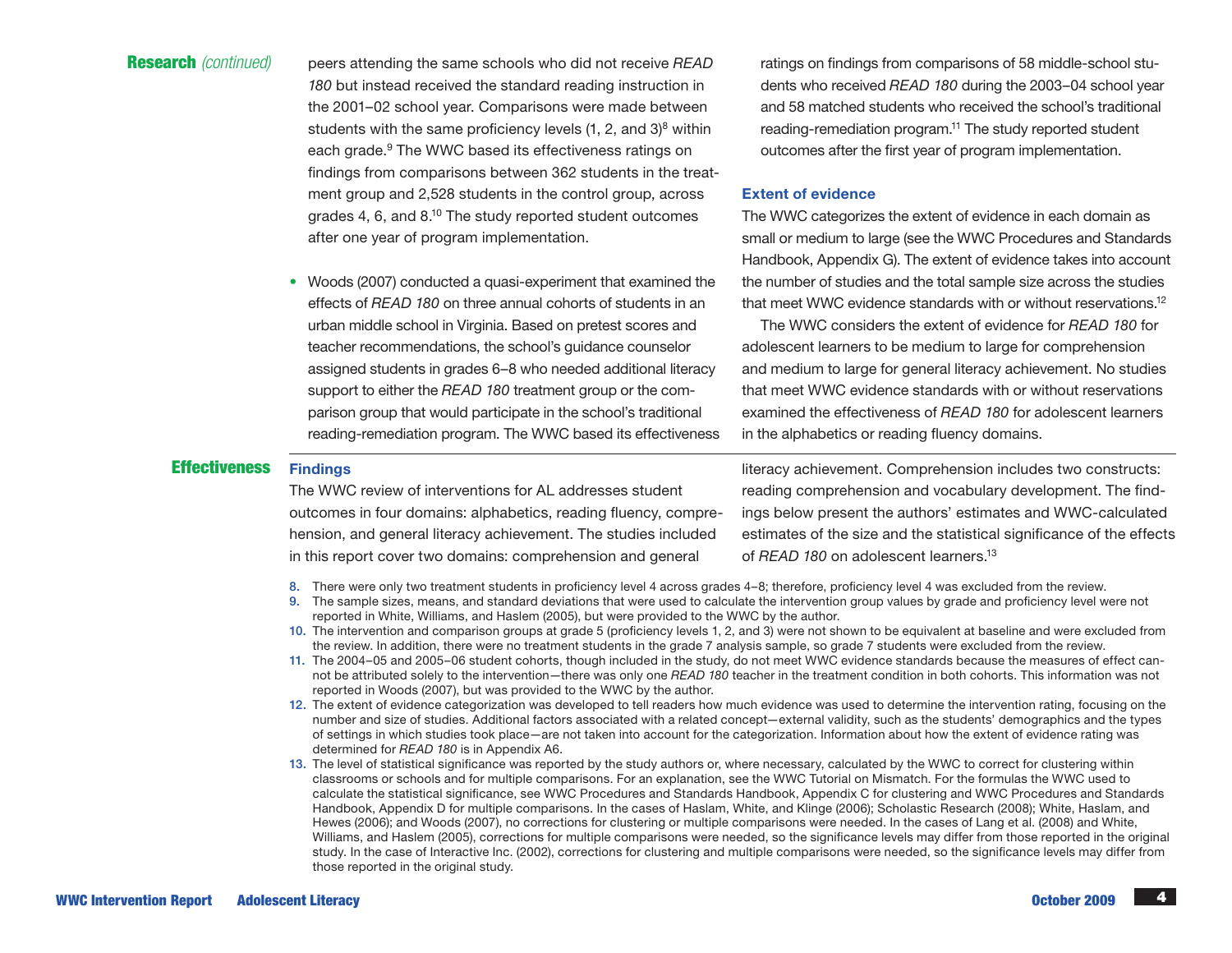Effectiveness *(continued) Comprehension.* Six studies reviewed findings in the comprehension domain. Haslam, White, and Klinge (2006) reported a statistically significant effect of *READ 180* on the Texas Assessment of Knowledge and Skills Reading Test. The WWC found that the effect was not statistically significant or large enough to be considered substantively important according to WWC criteria. Interactive Inc. (2002) reported statistically significant effects of *READ 180* on the Stanford Achievement Test for the Columbus and Dallas school districts but did not report a statistically significant effect of *READ 180* in the Houston school district. According to WWC calculations, the Columbus and Dallas effects were not statistically significant, but the average effect size across the three sites was large enough to be considered substantively important (that is, an effect size of at least 0.25).14 Lang et al. (2008) reported, and the WWC confirmed, a statistically significant effect of *READ 180* on the Florida Comprehensive Assessment Test for moderate-risk students. For high-risk students, the effect was not statistically significant or large enough to be considered substantively important according to WWC criteria. White, Haslam, and Hewes (2006) found, and the WWC confirmed, a statistically significant effect of *READ 180* on the Reading Comprehension subtest of the Stanford Achievement Test. White, Williams, and Haslem (2005) did not find a statistically significant effect of *READ 180* on the New York State English Language Arts Test for grades 4 or 8 or on the CTB/McGraw-Hill Reading Test for grade 6. The WWC-calculated average effect across these three grades and two tests was not statistically significant or large enough to be considered substantively important according to WWC criteria. Woods (2007) did not find a statistically significant effect of *READ 180* on the Degrees of Reading Power test. The effect also was not

> finding. In addition, within each outcome domain, the WWC computes an average improvement index for each study and an average improvement index across studies (see WWC Procedures and Standards Handbook, Appendix F). The

statistically significant or large enough to be considered substantively important according to WWC criteria.

For the comprehension domain, two studies showed statistically significant positive effects, one study showed substantively important positive effects, and three studies showed indeterminate effects.

*General literacy achievement.* Two studies reviewed findings in the general literacy achievement domain. Scholastic Research (2008) reported, and the WWC confirmed, a statistically significant effect of *READ 180* on the English Language Arts subtest of the California Standards Test. White, Haslam, and Hewes (2006) reported a statistically significant positive effect of *READ 180* on the TerraNova Reading Test among cohort 2 and cohort 3 students. The WWC confirmed the statistically significant positive effect for cohort 2 students but found that the effect for cohort 3 students was not statistically significant or large enough to be considered substantively important according to the WWC criteria.

For the general literacy achievement domain, two studies showed statistically significant positive effects.

## Rating of effectiveness

The WWC rates the effects of an intervention in a given outcome domain as positive, potentially positive, mixed, no discernible effects, potentially negative, or negative. The rating of effectiveness takes into account four factors: the quality of the research design, the statistical significance of the findings, the size of the difference between participants in the intervention and the comparison conditions, and the consistency in findings across studies (see the WWC Procedures and Standards Handbook, Appendix E).

improvement index represents the difference between the percentile rank of the average student in the intervention condition and the percentile rank of the average student in the comparison condition. Unlike the rating of effectiveness, the improvement index is entirely based on the size of the effect, regardless of the statistical significance of the effect, the study

14. The WWC computes an average effect size as a simple average of the effect sizes across all individual findings within the study domain.

The WWC found *READ 180*  Improvement index The WWC computes an improvement index for each individual

to have potentially positive effects for comprehension and general literacy achievement for adolescent learners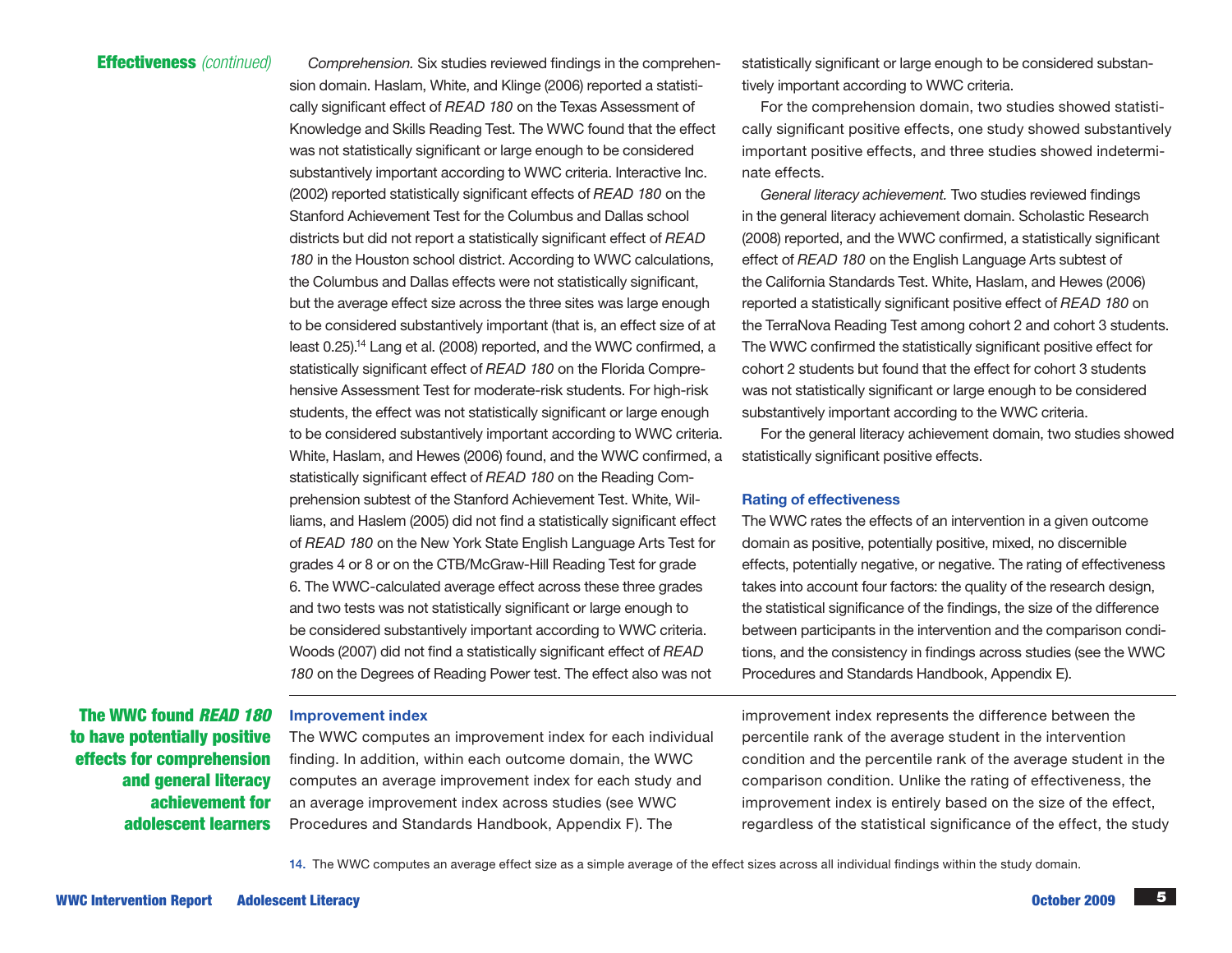The WWC found *READ 180*  to have potentially positive effects for comprehension and general literacy achievement for adolescent learners for adolescent learners *(continued)*

design, or the analysis. The improvement index can take on values between –50 and +50, with positive numbers denoting favorable results for the intervention group. The average improvement index for comprehension is +4 percentile points across the six studies, with a range of –22 to +25 percentile points across findings. The average improvement index for general literacy achievement is +12 percentile points across the two studies, with a range of +3 to +17 percentile points across findings.

#### **Summary**

The WWC reviewed 101 studies on *READ 180* for adolescent learner*s*. Seven of these studies meet WWC evidence standards with reservations; the remaining 94 studies do not meet either WWC evidence standards or eligibility screens. Based on the seven studies, the WWC found potentially positive effects in comprehension and general literacy achievement for adolescent learners. The conclusions presented in this report may change as new research emerges.

### References Meets WWC evidence standards with reservations

- Haslam, M. B., White, R. N., & Klinge, A. (2006). *Improving student literacy:* READ 180 *in the Austin Independent School District, 2004–05*. Washington, DC: Policy Studies Associates. Interactive Inc. (2002). *An efficacy study of* READ 180, *a print and electronic adaptive intervention program, grades 4 and above.*  New York, NY: Scholastic Inc.
- Lang, L. H., Torgesen, J. K., Petscher, Y., Vogel, W., Chanter, C., & Lefsky, E. (2008, March). *Exploring the relative effectiveness of reading interventions for high school students.* Paper presented at the annual research conference of the Society for Research on Educational Effectiveness, Crystal City, VA.
- Scholastic Research. (2008). *Desert Sands Unified School District,* CA. New York, NY: Scholastic Inc.
- White, R. N., Haslam, M. B., & Hewes, G. M. (2006). *Improving student literacy:* READ 180 *in the Phoenix Union High School District, 2003–04 and 2004–05*. Washington, DC: Policy Studies Associates.

#### *Additional source:*

- Scholastic Research and Validation. (2008). READ 180: *Longitudinal evaluation of a ninth-grade reading intervention (2003–2006)*. New York: Scholastic Inc.
- White, R. N., Williams, I. J., & Haslem, M. B. (2005). *Performance of District 23 students participating in Scholastic* READ 180. Washington, DC: Policy Studies Associates.
- Woods, D. E. (2007). *An investigation of the effects of a middle school reading intervention on school dropout rates.* Unpub-

lished doctoral dissertation, Virginia Polytechnic Institute and State University, Blacksburg.

### Studies that fall outside the Adolescent Literacy review protocol or do not meet WWC evidence standards

- Admon, N. (2003). READ 180 *stage C: An evaluation within the Federal Job Corps Program.* New York, NY: Scholastic Inc. The study is ineligible for review because it does not use a comparison group.
- Aguhob, M. (2006). READ 180 *in Seminole County, Florida*. New York, NY: Scholastic Inc. The study is ineligible for review because it does not use a comparison group.
- Aguhob, M. (2007). READ 180 *in Miami-Dade County, Florida, 2005–2006.* New York, NY: Scholastic Inc. The study is ineligible for review because it does not use a comparison group.
- Alvermann, D. E., & Rush, L. S. (2004). Literacy intervention programs at the middle and high school levels. In T. L. Jetton & J. A. Dole (Eds.), *Adolescent literacy research and practice* (pp. 210–227). New York: Guilford Press. The study is ineligible for review because it is not a primary analysis of the effectiveness of an intervention.
- Banasik, B. (2002). *The effectiveness of Scholastic's* READ 180 *curriculum in improving reading comprehension in middle school aged students having a specific learning disability.* Unpublished master's thesis, Cardinal Stritch University, Milwaukee, WI. The study is ineligible for review because it does not use a comparison group.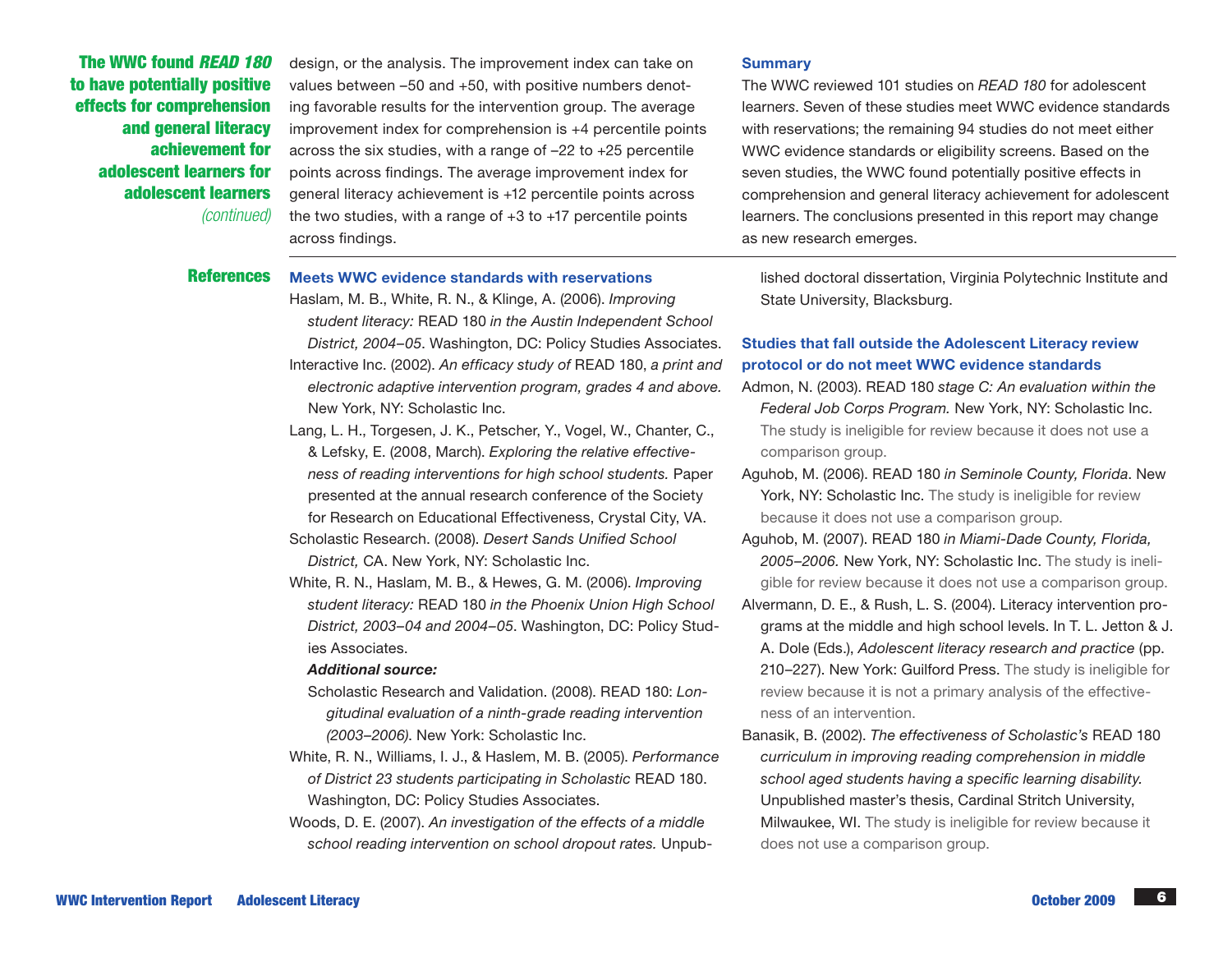# References *(continued)*

- Barbato, P. F. (2007). A preliminary evaluation of the *READ 180* program (Doctoral dissertation, Fairleigh Dickinson University, 2006). *Dissertation Abstracts International, 67*(11A), 46–4130. The study does not meet WWC evidence standards because the intervention and comparison groups are not shown to be equivalent at baseline.
- Bebon, C. D. (2007). The impact of a reading program designed to increase comprehension and proficiency of middle school migrant students in a south Texas school district (Doctoral dissertation, Texas A&M University–Kingsville, 2007). *Dissertation Abstracts International, 68*(7A), 104–2877. The study does not meet WWC evidence standards because the intervention and comparison groups are not shown to be equivalent at baseline.
- Benavidez-Candelaria, M. R. (2006). *An investigation of the program* READ 180 *and the effect it has on students' reading scores and students' grades.* Unpublished master's thesis, New Mexico Highlands University, Las Vegas. The study is ineligible for review because it does not use a comparison group.
- Bishop-Temple, C. (2008). The effects of interactive read-alouds on the reading achievement of middle grade reading students in a core remedial program. *Dissertation Abstracts International, 68*(10A), 4179. The study is ineligible for review because it does not examine the effectiveness of an intervention.
- Blasewitz, M. R., & Taylor, R. T. (1999). Attacking literacy with technology in an urban setting. *Middle School Journal, 30*(3), 33–39. The study is ineligible for review because it does not examine the effectiveness of an intervention.
- Brennan, T., Leuer, M., Boyer, D., Dalessi, M., Newman, D., & Yepes-Baraya, M. (2006). *Rhetoric to reality: Addressing reading achievement in secondary education.* Palo Alto, CA: Empirical Education. The study does not meet WWC evidence standards because the intervention and comparison groups are not shown to be equivalent at baseline.
- Brown, L. (2006). *The impact of self-perception, reading attitude, and the use of the* READ 180 *program on reading*

*achievement.* Unpublished master's thesis, Gwynedd-Mercy College, Gwynedd Valley, PA. The study is ineligible for review because it does not use a comparison group.

- Brown, S. H. (2006). The effectiveness of the *READ 180* intervention for struggling readers in grades 6–8 (Doctoral dissertation, Union University, 2006). *Dissertation Abstracts International, 67*(8A), 246–2922. The study is ineligible for review because it does not use a comparison group.
- Caggiano, J. A. (2007). Addressing the learning needs of struggling adolescent readers: The impact of a reading intervention program on students in a middle school setting (Doctoral dissertation, College of William and Mary, 2007). *Dissertation Abstracts International, 68*(4A), 1383. The study does not meet WWC evidence standards because the measures of effect cannot be attributed solely to the intervention—there was only one unit of analysis in one or both conditions.
- Campbell, Y. C. (2006). Effects of an integrated learning system on the reading achievement of middle school students (Doctoral dissertation, University of Miami, 2006). *Dissertation Abstracts International, 67*(8A), 100–2923. The study does not meet WWC evidence standards because the intervention and comparison groups are not shown to be equivalent at baseline.
- Chmielewski, T. (2005). *Differentiating reading instruction in an alternative high school using* READ 180. Unpublished doctoral dissertation, Mount Mary College, Milwaukee, WI. The study is ineligible for review because it does not use a comparison group.
- Denman, J. S. (2004). Integrating technology into the reading curriculum: Acquisition, implementation, and evaluation of a reading program with a technology component (*READ 180*) for struggling readers (Doctoral dissertation, University of Delaware, 2004). *Dissertation Abstracts International, 65*(5A), 1717. The study does not meet WWC evidence standards because the intervention and comparison groups are not shown to be equivalent at baseline.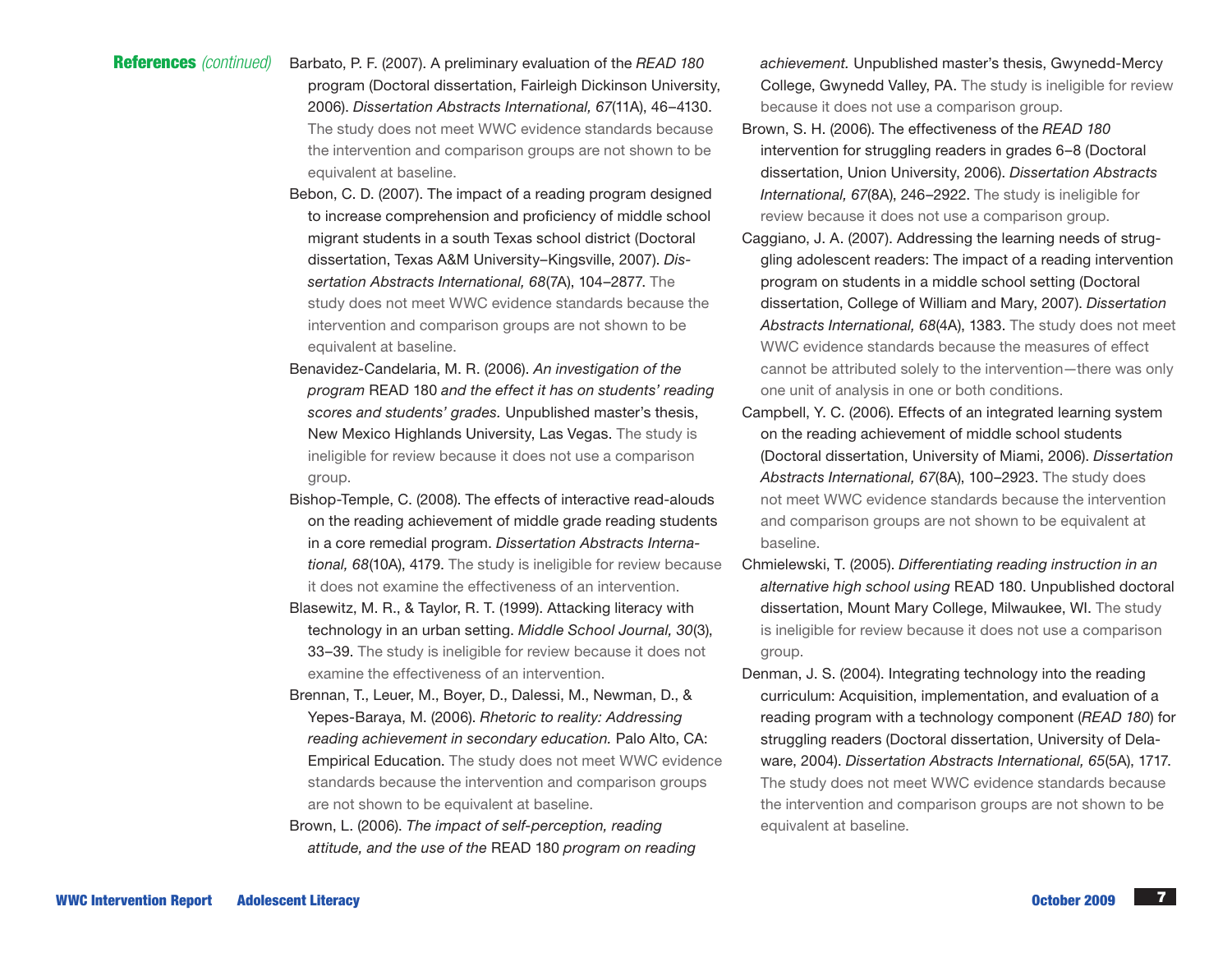#### Deshler, D. D., Palincsar, A. S., Biancarosa, G., & Nair, M. References *(continued)*

- (2007). *Informed choices for struggling adolescent readers: A research-based guide to instructional programs and practices.* Newark, DE: International Reading Association. The study is ineligible for review because it is not a primary analysis of the effectiveness of an intervention.
- Dunn, C. A. (2002). *An investigation of the effects of computer assisted reading instruction versus traditional reading instruction on selected high school freshmen.* Unpublished doctoral dissertation, Loyola University, Chicago, IL. The study does not meet WWC evidence standards because the measures of effect cannot be attributed solely to the intervention—the intervention was combined with another intervention.
- Dynarski, M., Agodini, R., Heaviside, S., Novak, T., Carey, N., Campuzano, L., et al. (2007). *Effectiveness of reading and mathematics software products: Findings from the first student cohort.* Washington, DC: U.S. Department of Education, Institute of Education Sciences. The study does not meet WWC evidence standards because the measures of effectiveness cannot be attributed solely to the intervention—the effects are not reported separately for the intervention.
- Felty, R. L. (2008). *READ 180* implementation: Reading achievement and motivation to read within an alternative education middle school program (Doctoral dissertation, Immaculata College, 2008). *Dissertation Abstracts International, 69*(1A), 182–161. The study is ineligible for review because it does not use a comparison group.
- Ferguson, J. M. (2005). *The implementation of technology in reading classrooms and the impact of technology integration and student perceptions on reading achievement.*  Unpublished doctoral dissertation, Texas A&M University– Commerce. The study does not meet WWC evidence standards because the intervention and comparison groups
	- are not shown to be equivalent at baseline.
- Gentry, L. (2006). An evaluation of *READ 180* in an urban secondary school (Doctoral dissertation, American University, 2006). *Dissertation Abstracts International, 67*(9A), 151–3346.

The study does not meet WWC evidence standards because the overall attrition rate exceeds WWC standards for this area.

- Goodloe-Johnson, M. L., McGinley, N. J., Rose, J. S., & Kokkins, A. (2006). *Implementation of* READ 180 *(reading intervention program) in CCSD schools*, Brief No. 06-Brief 014. Charleston, SC: Charleston County School District Department of Assessment and Accountability. The study is ineligible for review because it does not examine the effectiveness of an intervention.
- Hasselbring, T. S., & Goin, L. I. (2004). Literacy instruction for older struggling readers: What is the role of technology? *Reading & Writing Quarterly, 20*(2), 123–144. The study does not meet WWC evidence standards because the intervention and comparison groups are not shown to be equivalent at baseline.
- Hasselbring, T. S., Goin, L. I., Taylor, R., Bottge, B., & Daley, P. (1997). The computer doesn't embarrass me. *Educational Leadership, 55*(3), 30–33. The study is ineligible for review because it is not a primary analysis of the effectiveness of an intervention.
- Hewes, G. M., Palmer, N., Haslam, M. B., & Mielke, M. B. (2006). *Five years of* READ 180 *in Des Moines: Improving literacy among middle school and high school special education students.* Washington, DC: Policy Studies Associates. The study is ineligible for review because it does not use a comparison group.
- Holyoke Public Schools. (2006). READ 180 *overview.* Holyoke, MA: Author. The study is ineligible for review because it does not use a comparison group.
- Iwamiya, C., & Pritchard, R. (2005). *Application and effects of Scholastic's* READ 180 *as an after-school reading intervention program for English language learners.* Unpublished master's thesis, California State University, Sacramento. The study is ineligible for review because it does not use a comparison group.
- Knutson, K. A. (2006). *Because you can't wait until spring: Using the SRI to improve reading performance.* New York, NY: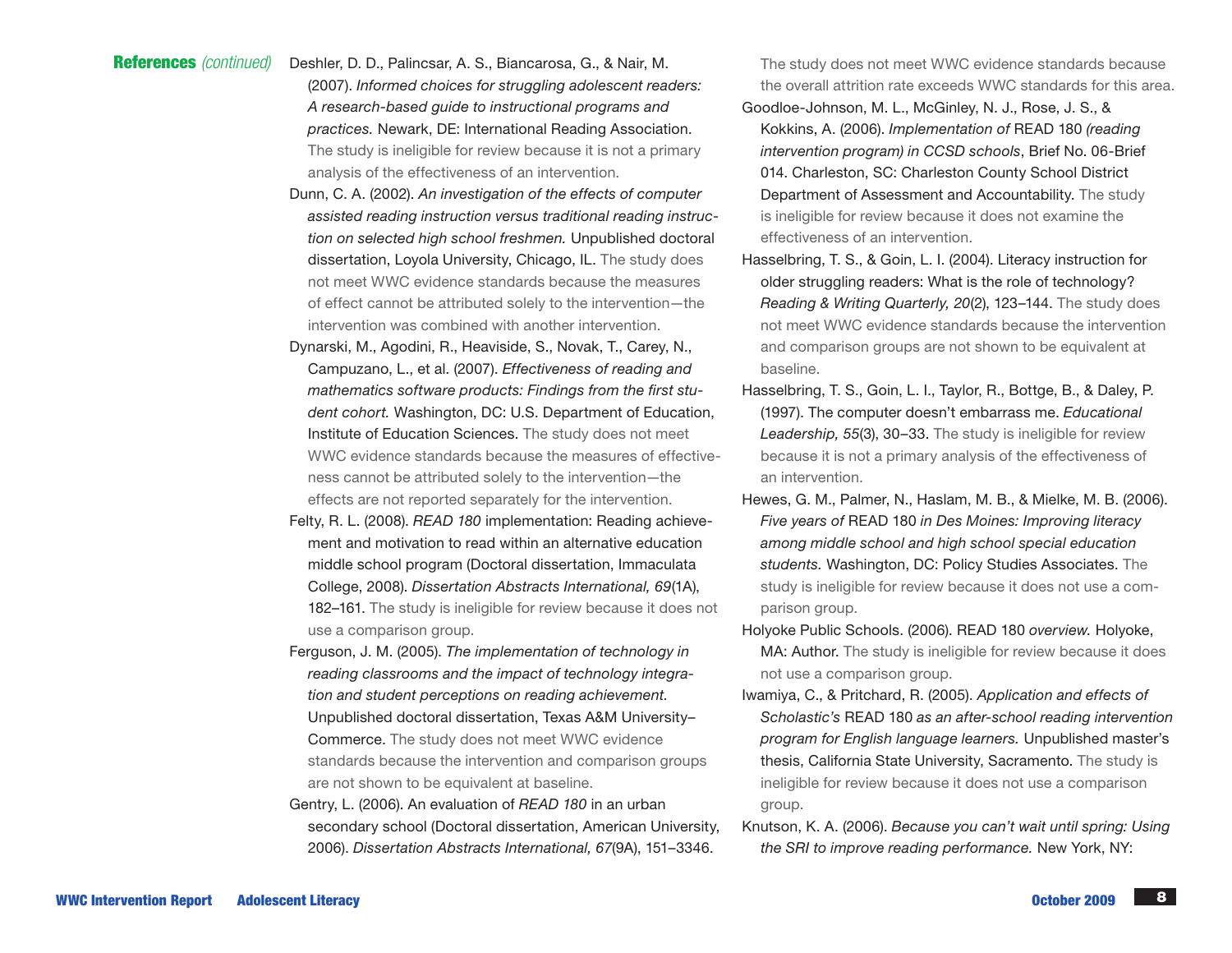**References** *(continued)* Scholastic Inc. The study is ineligible for review because it does not examine the effectiveness of an intervention.

- Kratofil, M. D. (2006). A comparison of the effect of Scholastic *READ 180* and traditional reading interventions on the reading achievement of middle school low-level readers (Master's thesis, University of Central Missouri, 2006). *Master's Abstracts International, 44*(6), 52–2531. The study does not meet WWC evidence standards because the intervention and comparison groups are not shown to be equivalent at baseline.
- Lupino, E. (2005). Taking place: The teacher in reading. *Journal of Adolescent & Adult Literacy, 49*(1), 4. The study is ineligible for review because it does not examine the effectiveness of an intervention.
- Moore, S. A. (2007). *Impact of* READ 180 *on reader's lexile scores in grades three through five.* Unpublished master's thesis, Troy University, Troy, AL. The study does not meet WWC evidence standards because the intervention and comparison groups are not shown to be equivalent at baseline.
- Nave, J. (2007). An assessment of *READ 180* regarding its association with the academic achievement of at-risk students in Sevier County schools (Doctoral dissertation, East Tennessee State University, 2007). *Dissertation Abstracts International, 68*(6A), 2265. The study does not meet WWC evidence standards because the measures of effect cannot be attributed solely to the intervention—there was only one unit of analysis in one or both conditions.
- Palmer, N. (2003). READ 180 *middle-school study: Des Moines, Iowa, 2000–2002: An evaluation of* READ 180 *with special education students.* New York, NY: Scholastic Inc. The study is ineligible for review because it does not use a comparison group.
- Papalewis, R. (2002). *A study of the intensive academic support program and* READ 180 *in the Los Angeles Unified School District.* New York, NY: Scholastic Inc. The study does not meet WWC evidence standards because the intervention and comparison groups are not shown to be equivalent at baseline.

### *Additional source:*

- Papalewis, R. (2004). Struggling middle school readers: Successful, accelerating intervention. *Reading Improvement, 41*(1), 24–37.
- Papalewis, R. (2003). *A study of* READ 180 *in middle schools in Clark County School District, Las Vegas, Nevada.* New York, NY: Scholastic Inc. The study is ineligible for review because it does not use a comparison group.
- Pearson, L. M., & White, R. N. (2004). *Study of the impact of*  READ 180 *on student performance in Fairfax County Public Schools.* Washington, DC: Policy Studies Associates. The study is ineligible for review because it does not use a comparison group.
- Santa Rosa County School District. (n.d.). READ 180 *update: Santa Rosa County School District.* Santa Rosa, FL: Author. The study is ineligible for review because it does not use a comparison group.
- Scholastic Inc. (2005). READ 180 *implementation year study.* New York, NY: Author. The study is ineligible for review because it does not use a comparison group.
- Scholastic Inc. (n.d.). *Platinum performers: Blackhawk Middle School.* New York, NY: Author. The study is ineligible for review because it does not use a comparison group.
- Scholastic Inc. (n.d.). *Platinum performers: Carthage Central School District.* New York, NY: Author. The study is ineligible for review because it does not use a comparison group.
- Scholastic Inc. (n.d.). *Platinum performers: Glendale Union High School District.* New York, NY: Author. The study is ineligible for review because it does not use a comparison group.
- Scholastic Inc. (n.d.). *Platinum performers: Indian River School District.* New York, NY: Author. The study is ineligible for review because it does not use a comparison group.
- Scholastic Inc. (n.d.). *Platinum performers: Madison Middle School.* New York, NY: Author. The study is ineligible for review because it does not use a comparison group.
- Scholastic Inc. (n.d.). *Platinum performers: Martin Luther King Elementary School.* New York, NY: Author. The study is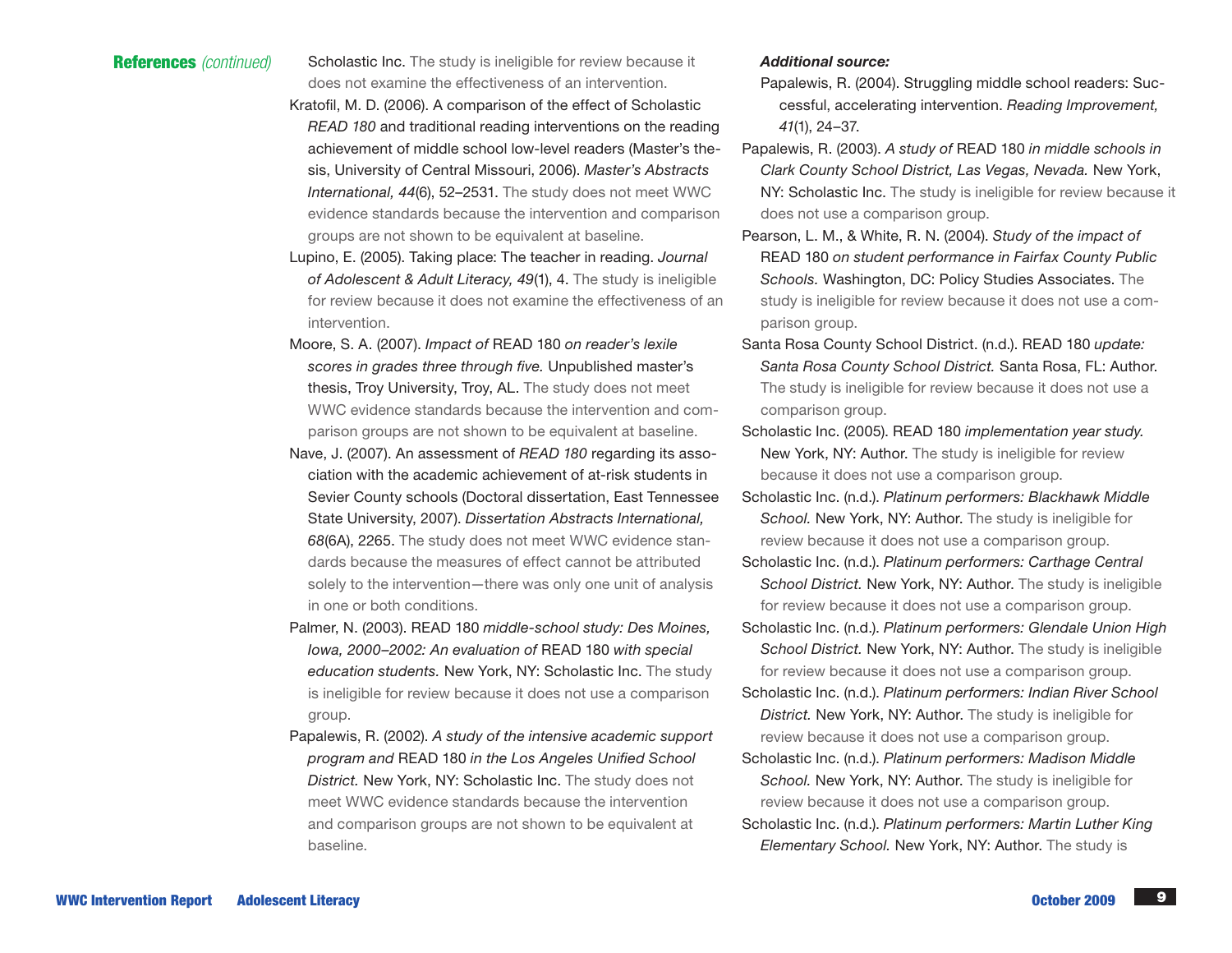- References *(continued)* ineligible for review because it does not use a comparison group.
	- Scholastic Inc. (n.d.). *Platinum performers: Sebastopol Attendance Center.* New York, NY: Author. The study is ineligible for review because it does not use a comparison group.
	- Scholastic Inc. (n.d.). *Platinum performers: Socorro Independent School District, TX.* New York, NY: Author. The study is ineligible for review because it does not use a comparison group.
	- Scholastic Inc. (n.d.). *Platinum performers: Westwood Middle School, Alachua County Public Schools, Gainesville, Florida*. New York, NY: Author. The study is ineligible for review because it does not use a comparison group.
	- Scholastic Research and Validation. (2003). *A study of* READ 180 *stages A and B in upper elementary and middle schools in Iredell-Statesville Schools, North Carolina.* New York, NY: Scholastic Inc. The study is ineligible for review because it does not use a comparison group.
	- Scholastic Research and Validation. (2003). *Calera Elementary School, Calera, Alabama*. New York, NY: Scholastic Inc. The study is ineligible for review because it does not use a comparison group.
	- Scholastic Research and Validation. (2003). *Carter Junior High School, Arlington, Texas.* New York, NY: Scholastic Inc. The study is ineligible for review because it does not use a comparison group.
	- Scholastic Research and Validation. (2003). *Harding Senior High School, St. Paul, Minnesota.* New York, NY: Scholastic Inc. The study is ineligible for review because it does not use a comparison group.
	- Scholastic Research and Validation. (2003). *Highview Elementary School, Nanuet, New York*. New York, NY: Scholastic Inc. The study is ineligible for review because it does not use a comparison group.
	- Scholastic Research and Validation. (2003). *Holmes Middle School, Alexandria, Virginia.* New York, NY: Scholastic Inc. The study is ineligible for review because it does not use a comparison group.
- Scholastic Research and Validation. (2003). *Lufkin High School, Lufkin, Texas.* New York, NY: Scholastic Inc. The study is ineligible for review because it does not use a comparison group.
- Scholastic Research and Validation. (2003). *Marshall Middle School, Beaumont, Texas*. New York, NY: Scholastic Inc. The study is ineligible for review because it does not use a comparison group.
- Scholastic Research and Validation. (2003). *Miami Lakes Educational Center, Miami Lakes, Florida.* New York, NY: Scholastic Inc. The study is ineligible for review because it does not use a comparison group.
- Scholastic Research and Validation. (2003). *Raba Elementary School, San Antonio, Texas.* New York, NY: Scholastic Inc. The study is ineligible for review because it does not use a comparison group.
- Scholastic Research and Validation. (2003). *READ 180*: Compilation of school studies: Impact study. *READ 180 reports guide: Using data to drive instruction* (pp. 80). New York, NY: Scholastic Inc. The study is ineligible for review because it is not a primary analysis of the effectiveness of an intervention.
- Scholastic Research and Validation. (2003). *Rochester Elementary School, Rochester, Pennsylvania.* New York, NY: Scholastic Inc. The study is ineligible for review because it does not use a comparison group.
- Scholastic Research and Validation. (2003). *Rogers Middle School, Boston, Massachusetts.* New York, NY: Scholastic Inc. The study is ineligible for review because it does not use a comparison group.
- Scholastic Research and Validation. (2003). *South Ocean Middle School, Patchogue, New York*. New York, NY: Scholastic Inc. The study is ineligible for review because it does not use a comparison group.
- Scholastic Research and Validation. (2003). *Transitional Resource Education Center, Kansas City, Kansas.* New York, NY: Scholastic Inc. The study is ineligible for review because it does not use a comparison group.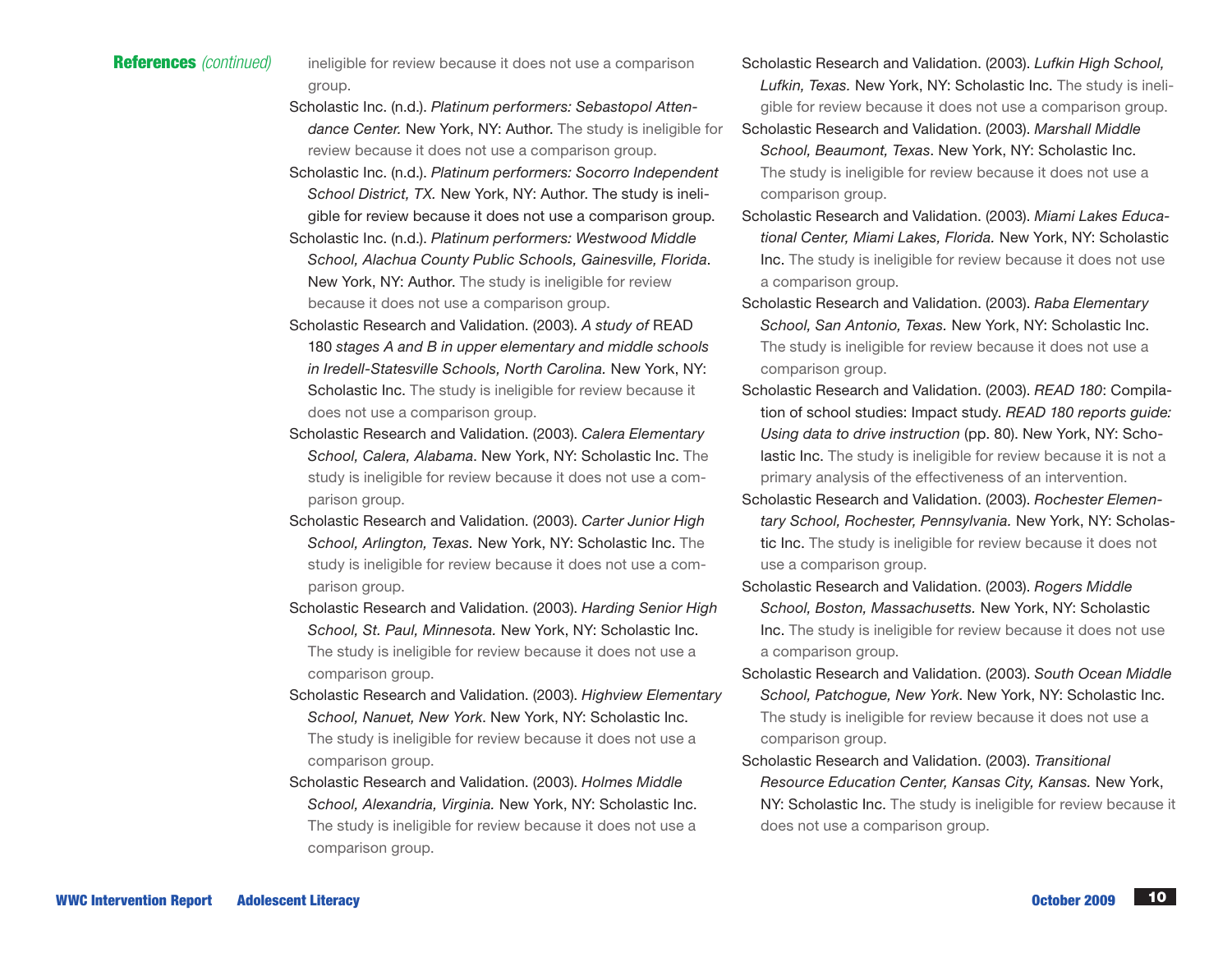# References *(continued)* Scholastic Research and Validation. (2003). *Two Eagle River*

- *School, Pablo, Montana.* New York, NY: Scholastic Inc. The study is ineligible for review because it does not use a comparison group.
- Scholastic Research and Validation. (2003). *Washington Middle School, Kenosha, Wisconsin*. New York, NY: Scholastic Inc. The study is ineligible for review because it does not use a comparison group.
- Scholastic Research and Validation. (2003). *Wyandotte County Juvenile Center, Kansas City, Kansas.* New York, NY: Scholastic Inc. The study is ineligible for review because it does not use a comparison group.
- Scholastic Research and Validation. (2004). *A study of* READ 180 *at Shiprock High School in Central Consolidated School District on the Navajo Indian Reservation, New Mexico.* New York, NY: Scholastic Inc. The study is ineligible for review because it does not use a comparison group.
- Scholastic Research and Validation. (2006). *Compendium of*  READ 180 *research.* New York, NY: Scholastic Inc. The study is ineligible for review because it is not a primary analysis of the effectiveness of an intervention.
- Scholastic Research and Validation. (2006). READ 180: *A heritage of research.* New York, NY: Scholastic Inc. The study is ineligible for review because it is not a primary analysis of the effectiveness of an intervention.
- Scholastic Research and Validation. (2007). *Department of Defense Education Activity Schools (DoDEA).* New York, NY: Scholastic Inc. The study is ineligible for review because it does not examine an intervention implemented in a way that falls within the scope of the review.
- Scholastic Research and Validation. (2007). *Phoenix College, AZ.*  New York, NY: Scholastic Inc. The study is ineligible for review because it does not use a sample within the age or grade range specified in the review protocol.
- Scholastic Research and Validation. (2008). *Compendium of* READ 180 *research*. New York, NY: Scholastic Inc. The study

is ineligible for review because it is not a primary analysis of the effectiveness of an intervention.

- Scholastic Research and Validation. (2008). *Martin County Public Schools, FL.* New York, NY: Scholastic Inc. The study is ineligible for review because it does not use a comparison group.
- Scholastic Research and Validation. (2008). *Peoria Public School District 150, IL*. New York, NY: Scholastic Inc. The study is ineligible for review because it does not use a comparison group.
- Scholastic Research and Validation. (2008). *Socorro Independent School District, TX.* New York, NY: Scholastic Inc. The study is ineligible for review because it does not use a comparison group.
- Scholastic Research and Validation. (2008). *Traverse City Area Public Schools, MI*. New York, NY: Scholastic Inc. The study is ineligible for review because it does not use a comparison group.
- Scholastic Research and Validation. (n.d.). *New York City Public Schools, region 8 (third grade).* New York, NY: Scholastic Inc. The study is ineligible for review because it does not use a comparison group.
- Scholastic Research and Validation. (n.d.). READ 180 *stage B: St. Paul School District, Minnesota*. New York, NY: Scholastic Inc. The study is ineligible for review because it does not use a comparison group.
- Scholastic Research and Validation & Indian River School District. (2006). *Special education students, Selbyville Middle and Sussex Central Middle Schools, Indian River School District (Delaware).* New York, NY: Scholastic Inc. The study is ineligible for review because it does not use a comparison group.
- Shanahan, C. (2005). *Adolescent literacy intervention programs: Chart and program review guide.* Naperville, IL: Learning Point Associates/North Central Regional Educational Laboratory. The study is ineligible for review because it is not a primary analysis of the effectiveness of an intervention.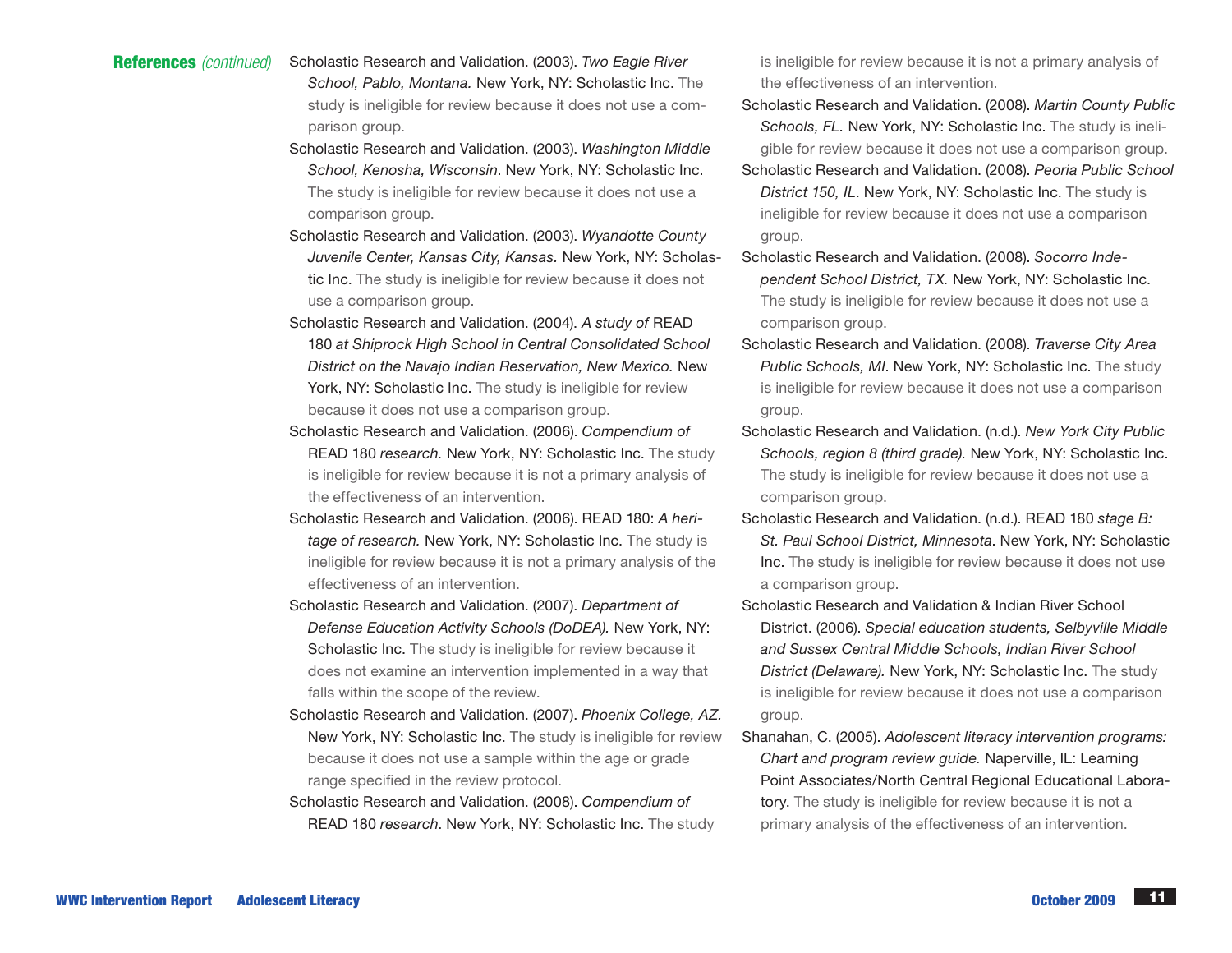# References *(continued)* Slavin, R. E., Cheung, A., Groff, C., & Lake, C. (2008). Effective

- reading programs for middle and high schools: A best-evidence synthesis. *Reading Research Quarterly, 43*(3), 290–322. The study is ineligible for review because it is not a primary analysis of the effectiveness of an intervention.
- Soto, J. (2004). *The effects of* READ 180 *on the reading fluency of fifth grade students.* Unpublished master's thesis, California State University, San Marcos. The study does not meet WWC evidence standards because the intervention and comparison groups are not shown to be equivalent at baseline.
- Sousa, D. A. (2005). *How the brain learns to read.* Thousand Oaks, CA: Corwin Press. The study is ineligible for review because it does not examine the effectiveness of an intervention.
- Thomas, D. M. (2005). Examining the academic and motivational outcomes of students participating in the *READ 180* program. (Doctoral dissertation, University of Kentucky, 2005). *Dissertation Abstracts International, 67*(1A), 96–112. The study does not meet WWC evidence standards because the intervention and comparison groups are not shown to be equivalent at baseline.
- Thomas, J. (2003). *Reading program evaluation:* READ 180*, grades 4–8, November, 2003.* Kirkwood, MO: Kirkwood School District. The study is ineligible for review because it does not use a comparison group.
- Thompson, L. T. (2005). READ 180: *An English language learner intervention strategy with grades 6–8*. Unpublished master's thesis, Alabama A&M University, Normal. The study is ineligible for review because it does not use a sample aligned with the review protocol.
- Thorpe, P. K. (2003). *Escher's intersecting worlds: Evaluation as a reflection of the evaluation, the evaluator being reflected in the evaluation.* Wichita, KS: Wichita Public Schools. The study is ineligible for review because it is not a primary analysis of the effectiveness of an intervention.
- Visher, M., & Hartry, A. (2007). *Can after-school programs boost academic achievement? An impact evaluation of a reading intervention in an after-school program.* Washington, DC: MPR Associates, Inc. The study does not meet WWC evidence standards because it does not provide adequate information to determine whether it uses an outcome that is valid or reliable.
- Wahl, M. (2008). READ 180 *Enterprise Edition.* Tallahassee, FL: Florida Center for Reading Research. The study is ineligible for review because it is not a primary analysis of the effectiveness of an intervention.
- White, L. M. (2007). A middle school under review: A study on the effectiveness of two implementation models of the *READ 180* program on special education students' reading performance (Doctoral dissertation, University of Delaware, 2007). *Dissertation Abstracts International, 69*(1A), 63–117. The study is ineligible for review because it does not use a comparison group.
- Witkowski, P. M. (2004). A comparison study of two intervention programs for reading-delayed high school students (Doctoral dissertation, University of Missouri–Saint Louis, 2004). *Dissertation Abstracts International, 65*(6A), 163–2142. The study does not meet WWC evidence standards because the intervention and comparison groups are not shown to be equivalent at baseline.
- Zapata, J. M. (2007). *If I can read, I can learn: Examining the effects of* READ 180 *on the reading comprehension of English language learners.* Unpublished master's thesis, California State University, San Marcos. The study is ineligible for review because it does not use a sample aligned with the review protocol.
- Zvoch, K., & Letourneau, L. (2006). *Closing the achievement gap: An examination of the status and growth of ninth grade* READ 180 *students.* Las Vegas, NV: Clark County School District. The study is ineligible for review because it does not use a comparison group.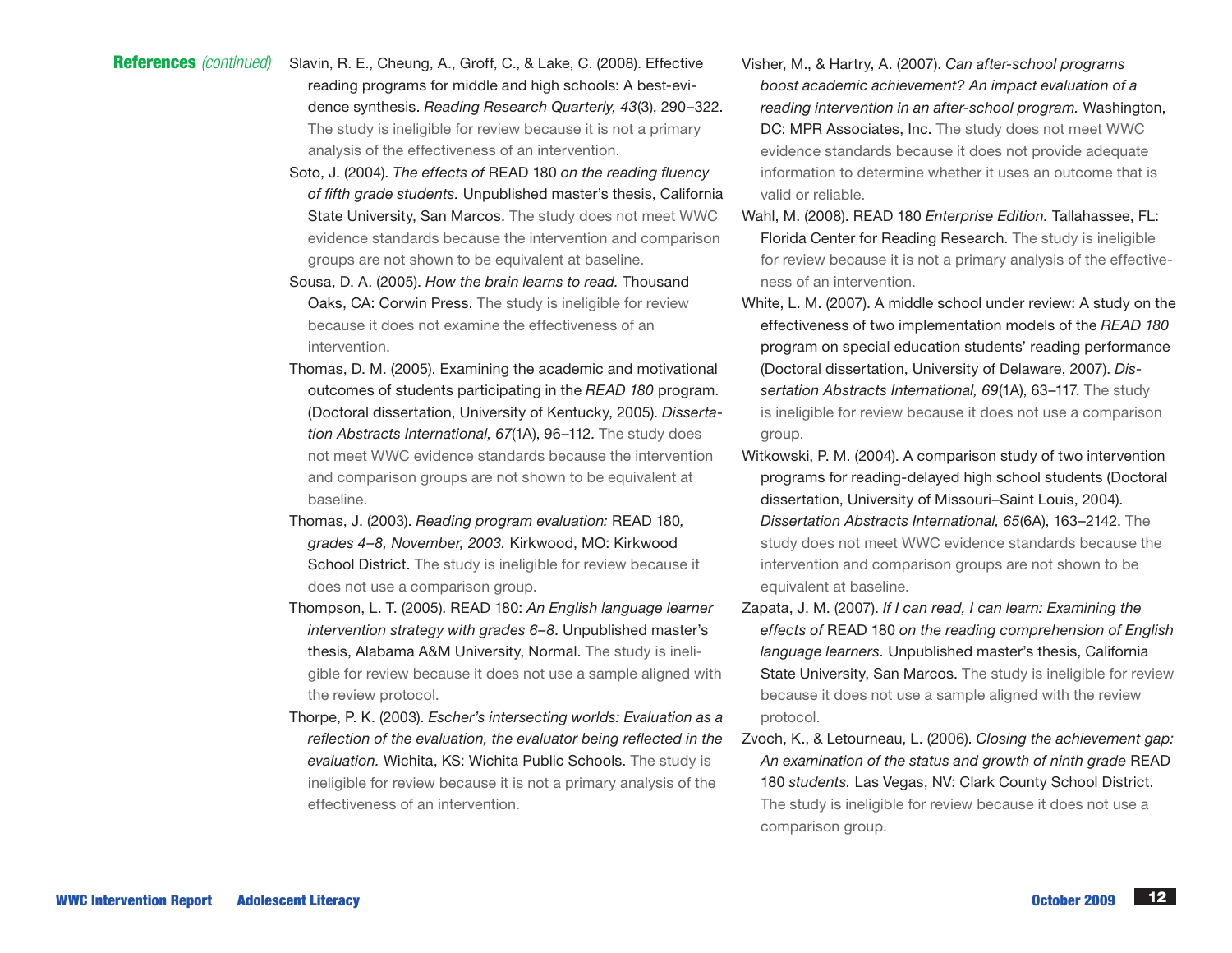# Appendix

# Appendix A1.1 Study characteristics: Haslam, White, & Klinge, 2006 (quasi-experimental design)

| <b>Characteristic</b>                      | <b>Description</b>                                                                                                                                                                                                                                                                                                                                                                                                                                                                                                                                                                                                       |
|--------------------------------------------|--------------------------------------------------------------------------------------------------------------------------------------------------------------------------------------------------------------------------------------------------------------------------------------------------------------------------------------------------------------------------------------------------------------------------------------------------------------------------------------------------------------------------------------------------------------------------------------------------------------------------|
| <b>Study citation</b>                      | Haslam, M. B., White, R. N., & Klinge, A. (2006). Improving student literacy: READ 180 in the Austin Independent School District, 2004-05. Washington, DC: Policy Studies<br>Associates.                                                                                                                                                                                                                                                                                                                                                                                                                                 |
| <b>Participants</b>                        | From the initial pool of 409 READ 180 students in grades 7 and 8 who scored at least one reading level below grade level, 307 students were matched to 307 comparison<br>students using a one-to-one propensity score matching method. <sup>1</sup> Although the percentage of Limited English Proficiency students turned out to be significantly higher in the<br>READ 180 group (89%) than in the comparison group (73%), the groups were equivalent on the pretest achievement measure. In all, 307 students in the READ 180 group and<br>307 students in the comparison group were included in the analysis sample. |
| <b>Setting</b>                             | The study took place in seventh- and eighth-grade classrooms in the Austin Independent School District (AISD) in Texas.                                                                                                                                                                                                                                                                                                                                                                                                                                                                                                  |
| <b>Intervention</b>                        | Data on students' exposure to the READ 180 software were not provided in this study. The study reported student outcomes after one year of program implementation.                                                                                                                                                                                                                                                                                                                                                                                                                                                       |
| <b>Comparison</b>                          | The comparison group received the standard instruction provided in the regular school curriculum.                                                                                                                                                                                                                                                                                                                                                                                                                                                                                                                        |
| <b>Primary outcomes</b><br>and measurement | For both the pretest and posttest, students took the English-language version of the 2004 Texas Assessment of Knowledge and Skills (TAKS) Reading Test. For a more<br>detailed description of this outcome measure, see Appendix A2.1.                                                                                                                                                                                                                                                                                                                                                                                   |
| <b>Staff/teacher training</b>              | No information on training for teachers or staff was provided in this study.                                                                                                                                                                                                                                                                                                                                                                                                                                                                                                                                             |

1. One hundred two *READ 180* students were not included in the matching procedure because data were missing for one or more of the categories used for matching.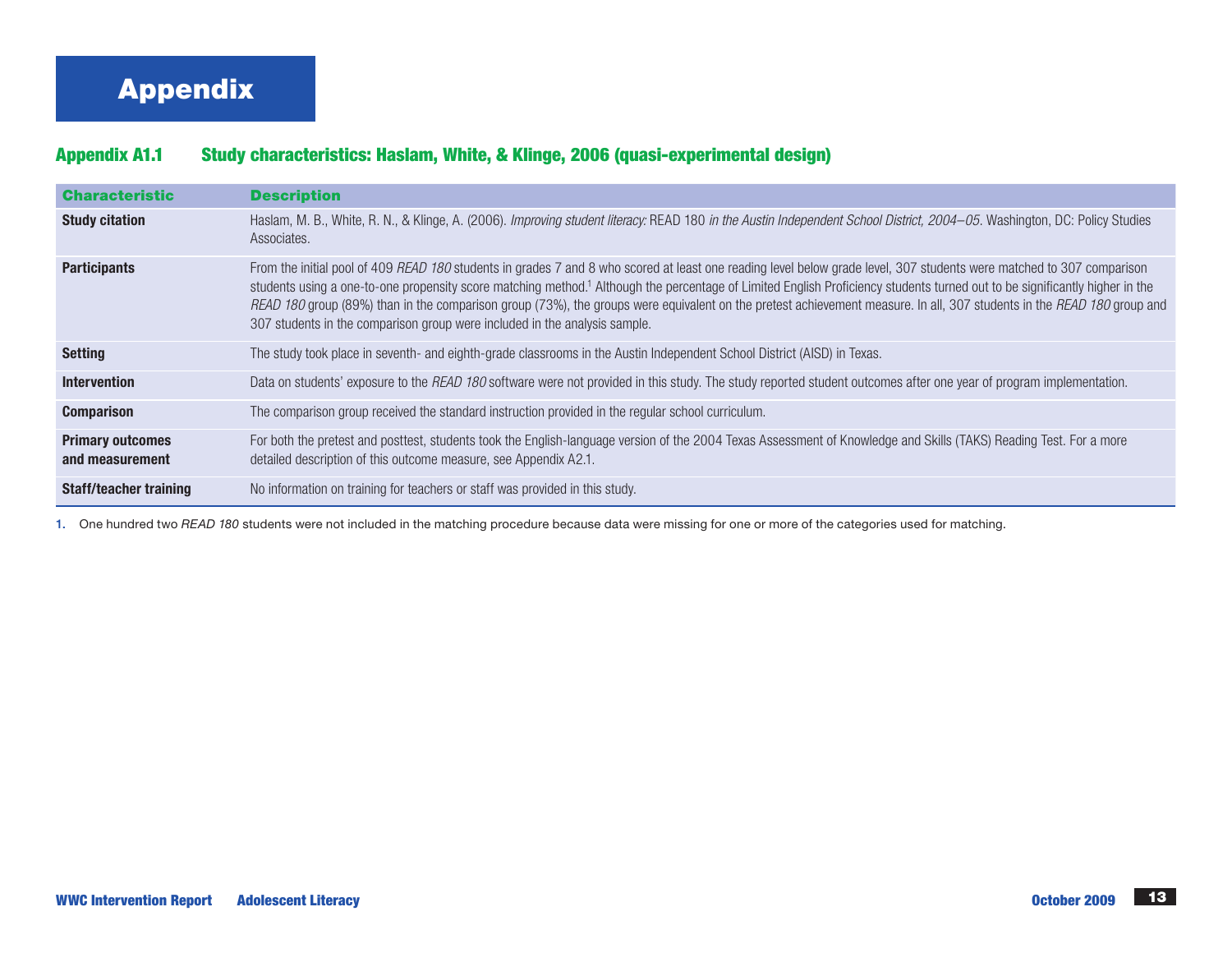# Characteristic Description **Study citation** Interactive Inc. (2002). An efficacy study of READ 180, a print and electronic adaptive intervention program, grades 4 and above. New York, NY: Scholastic Inc. Participants The study took place in seven districts across the United States.<sup>1</sup> Each district agreed to recruit two middle schools for the study. Each middle school was to establish two *READ 180* classrooms and two comparison classrooms. In addition, each school was to rank its students by reading ability. The lowest-ranking 320 students were to be randomly assigned to a READ 180 class, the comparison group, or a backup group. None of the districts ultimately followed through with this research design,<sup>2</sup> but pretest equivalence on a reading measure was established for the analysis sample in three school districts. The analysis sample consisted of 52 comparison students and 119 students enrolled in *READ 180* in Columbus, 142 comparison students and 101 students enrolled in *READ 180* in Dallas, and 36 comparison students and 59 students enrolled in *READ 180* in Houston. Setting The analysis sample was located in three districts: five schools in Columbus, Ohio; four schools in Dallas, Texas; and two schools in Houston, Texas. Intervention The intervention group received the *READ 180* intervention during a 90-minute literacy block. During that block, small classes of 15–18 students spent the first 10 minutes together with the teacher doing language-arts instruction. Over the next hour, the class broke into three smaller groups and cycled through three 20-minute rotations as follows: small-group instruction, independent reading, and direct instruction. There was some deviation from the intervention design across schools. The study reported students' outcomes after one year of program implementation. **Comparison** The comparison group received the standard instruction provided in the regular school curriculum.<sup>3</sup> Primary outcomes and measurement In Houston and Dallas, the Total Reading score from the Stanford Achievement Test (SAT-9) was used as the pretest and posttest measure. In Columbus, the Reading Comprehension subtest score from the SAT-9 was used as the pretest and posttest measure. For a more detailed description of these outcome measures, see Appendix A2.1. **Staff/teacher training** No information on training for teachers or staff was provided in this study.

Appendix A1.2 Study characteristics: Interactive Inc., 2002 (quasi-experimental design)

1. Test scores were not available for Atlanta and San Francisco, and the Miami-Dade district did not provide the correct form of test scores. Therefore, the findings from these locations are not included in this report. In addition, the intervention and comparison groups in Boston and in the grade 7 sample in Houston were not shown to be equivalent at baseline, so they were excluded from the review.

2. The random assignment of students was violated. A number of schools decided that there were students for whom assignment to the *READ 180* program would be most beneficial. Only after these students were assigned to *READ 180* was a comparison group identified. Individual parents or caregivers were allowed to request inclusion or exclusion from the program. Students were allowed to decline participation in *READ 180*. No students with a reading grade equivalent lower than grade 1.5 were allowed to be placed in *READ 180* classes.

3. All students assigned to the comparison group did not experience the same literacy instruction. Comparison students within the same district or same school were often exposed to different curricula. The authors acknowledge that the realities of local control confounded their ability to completely understand the curricular and instructional practices to which the comparison groups were exposed.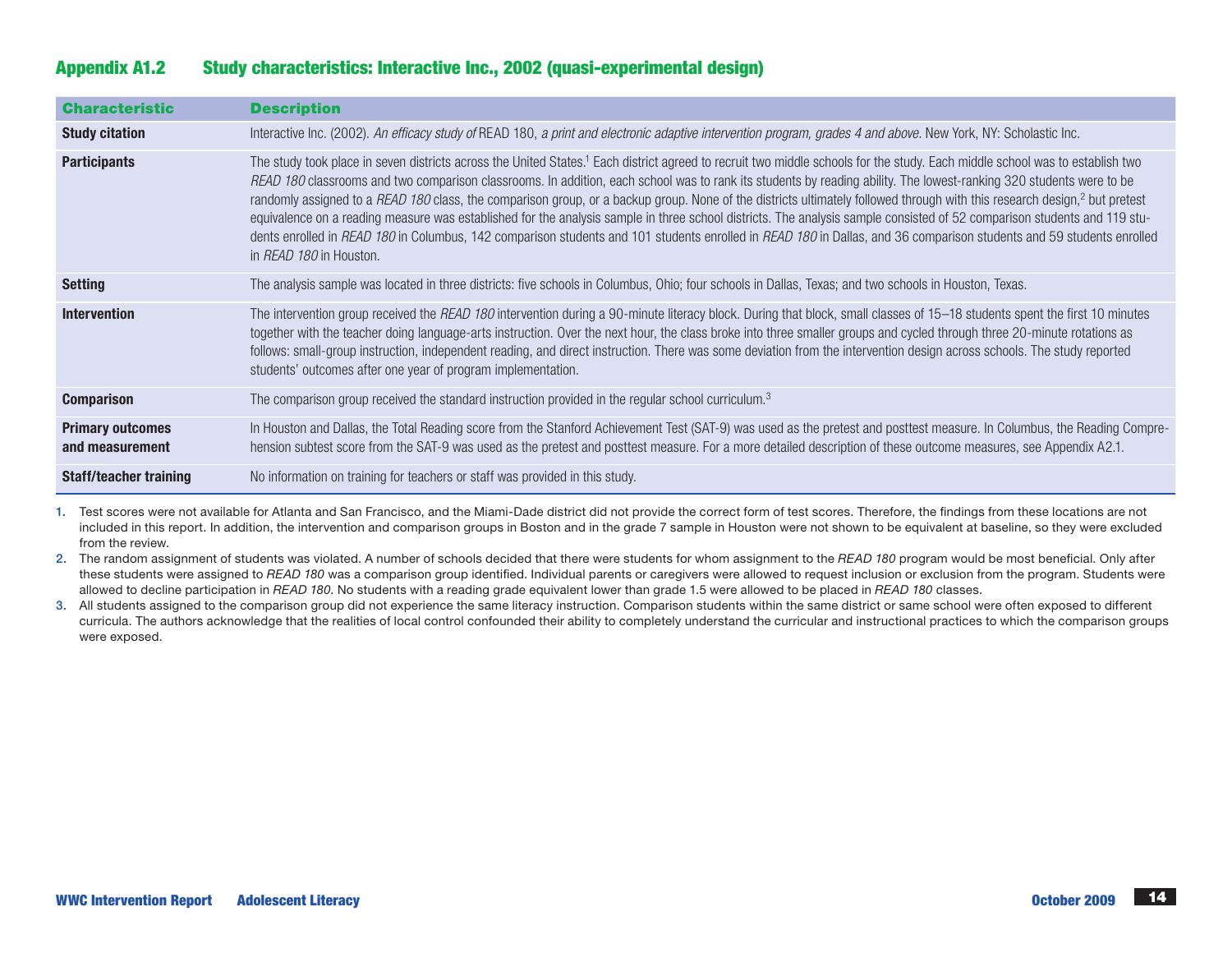# Appendix A1.3 Study characteristics: Lang et al., 2008 (randomized controlled trial where differential attrition could not be ruled out)

| <b>Characteristic</b>                      | <b>Description</b>                                                                                                                                                                                                                                                                                                                                                                                                                                                                                                                                                                                                                                                                                                                                                                                                                                                                                             |
|--------------------------------------------|----------------------------------------------------------------------------------------------------------------------------------------------------------------------------------------------------------------------------------------------------------------------------------------------------------------------------------------------------------------------------------------------------------------------------------------------------------------------------------------------------------------------------------------------------------------------------------------------------------------------------------------------------------------------------------------------------------------------------------------------------------------------------------------------------------------------------------------------------------------------------------------------------------------|
| <b>Study citation</b>                      | Lang, L. H., Torgesen, J. K., Petscher, Y., Vogel, W., Chanter, C., & Lefsky, E. (2008, March). Exploring the relative effectiveness of reading interventions for high school<br>students. Paper presented at the annual research conference of the Society for Research on Educational Effectiveness, Crystal City, VA.                                                                                                                                                                                                                                                                                                                                                                                                                                                                                                                                                                                       |
| <b>Participants</b>                        | A total of 1,265 ninth-grade students in 87 classrooms were identified as struggling readers (at high or moderate risk) based on prior-year reading performance on the Florida<br>Comprehensive Assessment Test (FCAT). Students scoring in the high-risk or moderate-risk categories were randomly assigned to one of three treatment conditions—<br>REACH, RISE, or READ 180—or to a control condition—School Offered Accelerated Reading (SOAR). After multiple imputation and removing 68 outliers, the analysis sample<br>across all conditions was reduced to 1,197 participants. For this review, the analysis sample consisted of 100 high-risk students who received READ 180 and 90 high-risk<br>students in the comparison group, as well as 207 moderate-risk students who received READ 180 and 202 moderate-risk students in the comparison group.                                               |
| <b>Setting</b>                             | The study included seven comprehensive high schools in a large Florida school district.                                                                                                                                                                                                                                                                                                                                                                                                                                                                                                                                                                                                                                                                                                                                                                                                                        |
| <b>Intervention</b>                        | The intervention group received an intensive reading program for 90 minutes per day. The program, which is a combination of instructional, modeled, and independent reading<br>components, begins with 20 minutes of teacher-led, whole-group instruction followed by three 20-minute rotations. The rotations last for a total of 60 minutes and include<br>small-group direct instruction, use of READ 180 software, and independent and modeled reading. Once all rotations are complete, the class convenes for 10 minutes of<br>whole-group wrap-up. The study reported students' outcomes after one year of program implementation.                                                                                                                                                                                                                                                                      |
| <b>Comparison</b>                          | Students in the comparsion group received the district's standard curriculum: SOAR. The implementation of SOAR involved the following materials: the Reading and Writing<br>Sourcebook by Great Source, the Reader's Handbook by Great Source, Reading Nonfiction by Jamestown, and the Daybook of Critical Reading and Writing by Great Source.<br>The SOAR classes typically included FCAT-preparatory activities aligned with the Sunshine State Standards and Benchmarks that were available to all students through a<br>software program called FCAT Explorer. This type of practice provided students opportunities to answer questions based on the types of text (70% informational and 30%<br>literary) and length of passages (range of words, 300-1400; average number of words, 800) that they would encounter on the ninth-grade test (Florida Department of Educa-<br>tion, 2007). <sup>1</sup> |
| <b>Primary outcomes</b><br>and measurement | For both the pretest and the posttest, students took the Florida Comprehensive Assessment Test-Sunshine State Standards (FCAT-SSS). For a more detailed description of<br>this outcome measure, see Appendix A2.1.                                                                                                                                                                                                                                                                                                                                                                                                                                                                                                                                                                                                                                                                                             |
| <b>Staff/teacher training</b>              | School leaders identified teachers to deliver the READ 180 and SOAR interventions. Both READ 180 teachers and SOAR teachers received coaching and feedback related<br>to fidelity and quality of implementation from two sources: the project coordinator and the school-level reading coach assigned to each school. Professional development<br>continued throughout the year for both READ 180 and SOAR teachers, and intervention-specific monthly support meetings were held to address concerns. The publisher of<br>the READ 180 intervention was asked to participate in the provision of materials, the conduct of professional development for READ 180 teachers and school leaders, and the<br>development of fidelity of implementation checklists.                                                                                                                                                |

1. Florida Department of Education. (2007). FCAT Explorer. Retrieved January 6, 2007, from [http://www.fcatexplorer.com/.](http://www.fcatexplorer.com/)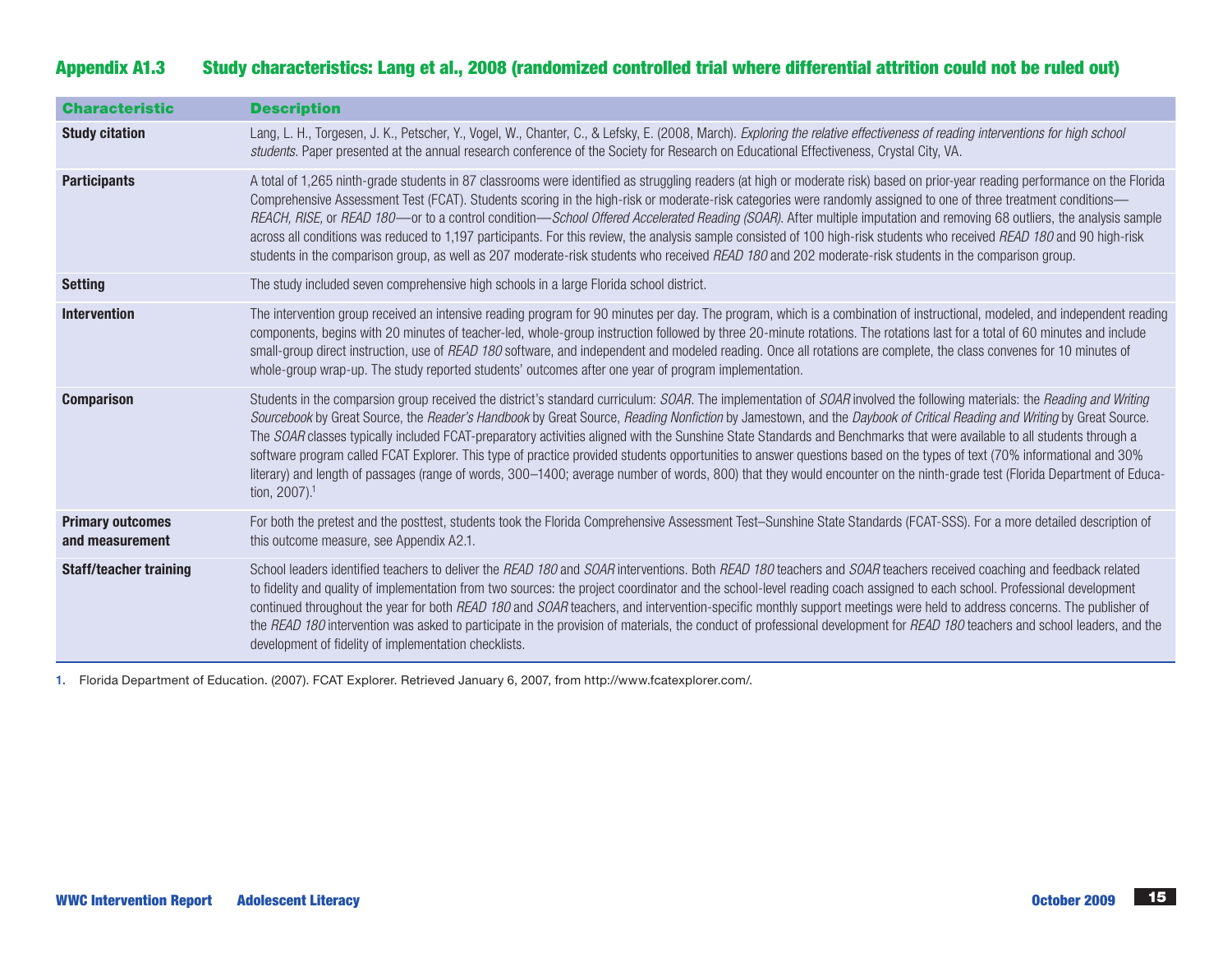# Appendix A1.4 Study characteristics: Scholastic Research, 2008 (quasi-experimental design)

| <b>Characteristic</b>                      | <b>Description</b>                                                                                                                                                                                                                                                                                                                                                                                                                                                                                                                                                                                                                                                              |
|--------------------------------------------|---------------------------------------------------------------------------------------------------------------------------------------------------------------------------------------------------------------------------------------------------------------------------------------------------------------------------------------------------------------------------------------------------------------------------------------------------------------------------------------------------------------------------------------------------------------------------------------------------------------------------------------------------------------------------------|
| <b>Study citation</b>                      | Scholastic Research. (2008). <i>Desert Sands Unified School District, CA.</i> New York, NY: Scholastic Inc.                                                                                                                                                                                                                                                                                                                                                                                                                                                                                                                                                                     |
| <b>Participants</b>                        | Two hundred eighty-five students in grades 6, 7, and 9 who scored at the below-basic or basic performance level on the Spring 2006 California Standards Test, English<br>Language Arts (CST-ELA), and who were identified as struggling readers received the <i>READ 180</i> intervention. More than half of the students (58%) were classified as English<br>language learners (ELL). Within each grade level, a one-to-one matching procedure based on pretest reading scores was used to select students for the comparison group. In<br>all, 285 students in the READ 180 group and 285 students in the comparison group were included in the analysis sample. <sup>1</sup> |
| <b>Setting</b>                             | The study was conducted in the Desert Sands Unified School District in California.                                                                                                                                                                                                                                                                                                                                                                                                                                                                                                                                                                                              |
| <b>Intervention</b>                        | The intervention group used READ 180 as a core English Language Arts curriculum replacement for two periods, which was a total of 90 minutes per day. The study reported<br>students' outcomes after the first year of program implementation.                                                                                                                                                                                                                                                                                                                                                                                                                                  |
| <b>Comparison</b>                          | The comparison group received the regular reading curriculum. Students in grades 6 and 7 used the Holt Literature and Language Arts curriculum. Students in grade 9 used<br>the Prentice Hall Literature curriculum. No comparison-group students received any additional reading-comprehension instruction other that what a teacher would choose to<br>use in the publisher's materials.                                                                                                                                                                                                                                                                                      |
| <b>Primary outcomes</b><br>and measurement | For both the pretest and the posttest, students took the California Standards Test, English Language Arts (CST-ELA). For a more detailed description of this outcome measure,<br>see Appendix A2.2.                                                                                                                                                                                                                                                                                                                                                                                                                                                                             |
| <b>Staff/teacher training</b>              | No information on training for teachers or staff was provided in this study.                                                                                                                                                                                                                                                                                                                                                                                                                                                                                                                                                                                                    |

1. Results from a subset of ELL students were also reported but were not included in this report because the population of ELL students was outside the scope of the Adolescent Literacy review.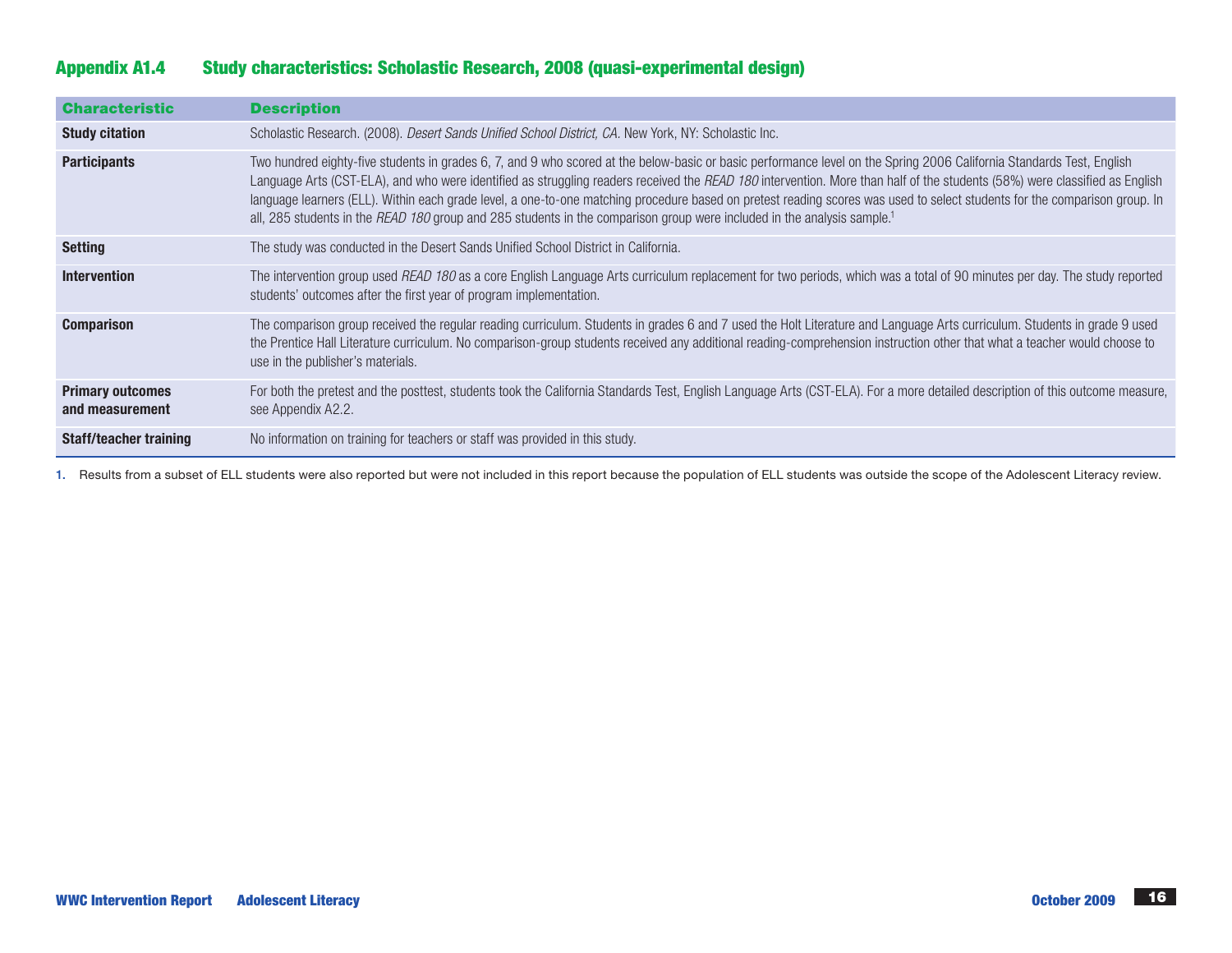| <b>Characteristic</b>                      | <b>Description</b>                                                                                                                                                                                                                                                                                                                                                                                                                                                                                                                                                                                                                                                                                                                                                                                                                                                                                                                                                                                                                                                                                                                                                                                                                                                                                                                                                                                                                                                                                |
|--------------------------------------------|---------------------------------------------------------------------------------------------------------------------------------------------------------------------------------------------------------------------------------------------------------------------------------------------------------------------------------------------------------------------------------------------------------------------------------------------------------------------------------------------------------------------------------------------------------------------------------------------------------------------------------------------------------------------------------------------------------------------------------------------------------------------------------------------------------------------------------------------------------------------------------------------------------------------------------------------------------------------------------------------------------------------------------------------------------------------------------------------------------------------------------------------------------------------------------------------------------------------------------------------------------------------------------------------------------------------------------------------------------------------------------------------------------------------------------------------------------------------------------------------------|
| <b>Study citation</b>                      | White, R. N., Haslam, M. B., & Hewes, G. M. (2006). Improving student literacy: READ 180 in the Phoenix Union High School District, 2003-04 and 2004-05. Washington,<br>DC: Policy Studies Associates.                                                                                                                                                                                                                                                                                                                                                                                                                                                                                                                                                                                                                                                                                                                                                                                                                                                                                                                                                                                                                                                                                                                                                                                                                                                                                            |
| <b>Participants</b>                        | Three cohorts of ninth-grade students who were reading one or more years below grade level participated in READ 180 in 12 schools. For cohort 1, a propensity score<br>matching procedure was used to identify the subset of nonparticipants whose reading level and English language learner (ELL) eligibility were similar to those of students in<br>the treatment group. For cohorts 2 and 3, a propensity score matching procedure was conducted to identify the comparison group; it was based on eighth-grade reading<br>proficiency, ELL status, special-education eligibility, gender, and ethnicity. The cohort 1 analysis sample included 826 intervention students who received READ 180 in<br>2003-04 and 826 matched nonparticipants. The cohort 2 analysis sample consisted of 815 students who received READ 180 in 2004-05 and 815 matched nonparticipants.<br>The cohort 3 analysis sample consisted of 1,029 students who received READ 180 in 2005-06 and 1,029 matched nonparticipants. The study reported students' outcomes<br>for all three cohorts after one year of program implementation; these findings can be found in Appendices A3.2 (cohort 1) and A3.3 (cohort 2 and cohort 3). Additional findings<br>reflecting cohort 1 students' outcomes two years after the start of the implementation of the intervention can be found in Appendix A4.2 (for at least some students, these<br>findings reflect an additional semester of exposure to the intervention). |
| <b>Setting</b>                             | The study took place in an urban school district in Phoenix, Arizona.                                                                                                                                                                                                                                                                                                                                                                                                                                                                                                                                                                                                                                                                                                                                                                                                                                                                                                                                                                                                                                                                                                                                                                                                                                                                                                                                                                                                                             |
| <b>Intervention</b>                        | The intervention group received READ 180, stage C, version 1.6. The study reported students' outcomes after one year of program implementation.                                                                                                                                                                                                                                                                                                                                                                                                                                                                                                                                                                                                                                                                                                                                                                                                                                                                                                                                                                                                                                                                                                                                                                                                                                                                                                                                                   |
| <b>Comparison</b>                          | The comparison group received the standard instruction provided in the regular school curriculum.                                                                                                                                                                                                                                                                                                                                                                                                                                                                                                                                                                                                                                                                                                                                                                                                                                                                                                                                                                                                                                                                                                                                                                                                                                                                                                                                                                                                 |
| <b>Primary outcomes</b><br>and measurement | For cohort 1 and cohort 2, the authors used the Reading Comprehension subtest from the Stanford Achievement Test (SAT-9) as the pretest measure. For cohort 3, TerraNova<br>reading scores were used as the pretest measure. For cohort 1, the SAT-9 Reading Comprehension subtest was used as the posttest, and the Reading Score on the Arizona<br>Instrument to Measure Standards (AIMS) was used as the second-year posttest. For cohort 2 and cohort 3, TerraNova reading scores were used as the posttest measure. For<br>a more detailed description of these outcome measures, see Appendices A2.1-A2.2.                                                                                                                                                                                                                                                                                                                                                                                                                                                                                                                                                                                                                                                                                                                                                                                                                                                                                  |
| <b>Staff/teacher training</b>              | No information on training for teachers or staff was provided in this study.                                                                                                                                                                                                                                                                                                                                                                                                                                                                                                                                                                                                                                                                                                                                                                                                                                                                                                                                                                                                                                                                                                                                                                                                                                                                                                                                                                                                                      |

# Appendix A1.5 Study characteristics: White, Haslam, & Hewes, 2006 (quasi-experimental design)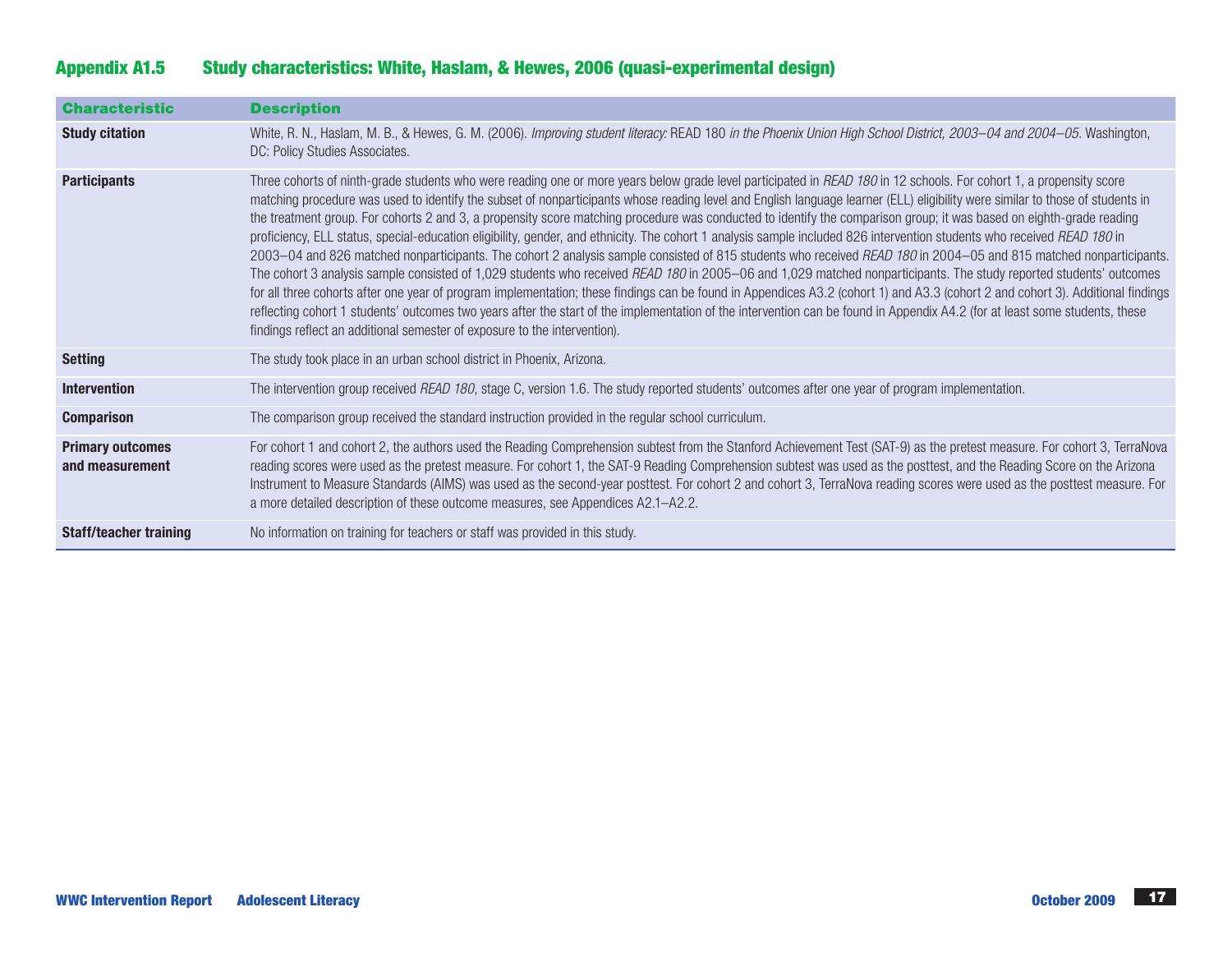# Appendix A1.6 Study characteristics: White, Williams, & Haslem, 2005 (quasi-experimental design)

| <b>Characteristic</b>                      | <b>Description</b>                                                                                                                                                                                                                                                                                                                                                                                                                                                                                                                                                                                                                                                                                                                                                                                                                                                                                                                                                             |
|--------------------------------------------|--------------------------------------------------------------------------------------------------------------------------------------------------------------------------------------------------------------------------------------------------------------------------------------------------------------------------------------------------------------------------------------------------------------------------------------------------------------------------------------------------------------------------------------------------------------------------------------------------------------------------------------------------------------------------------------------------------------------------------------------------------------------------------------------------------------------------------------------------------------------------------------------------------------------------------------------------------------------------------|
| <b>Study citation</b>                      | White, R. N., Williams, I. J., & Haslem, M. B. (2005). Performance of District 23 students participating in Scholastic READ 180. Washington, DC: Policy Studies Associates.                                                                                                                                                                                                                                                                                                                                                                                                                                                                                                                                                                                                                                                                                                                                                                                                    |
| <b>Participants</b>                        | The authors compared English Language Arts test outcomes for READ 180 students in 16 schools to outcomes of their peers attending the same schools who did not<br>participate in READ 180. For the overall sample of students in grades 4-8, the profile of the students selected to participate in READ 180 was similar to that of comparison<br>students. About 85% of students were African-American, and 90% were eligible for free or reduced-price lunch. READ 180 students were somewhat less likely to be eligible<br>for special-education services than nonparticipating students (6% versus 11%). For grades 4, 6, and 8, the students in the two groups were similar on the reading pretest. The<br>analysis sample consisted of 362 students in the READ 180 group and 2,528 students in the comparison group across grades 4, 6, and 8. Comparisons were made between<br>students with the same proficiency levels (1, 2, and 3) within each grade. <sup>1</sup> |
| <b>Setting</b>                             | The study was conducted in 16 public schools in central Brooklyn in New York City.                                                                                                                                                                                                                                                                                                                                                                                                                                                                                                                                                                                                                                                                                                                                                                                                                                                                                             |
| <b>Intervention</b>                        | The intervention group received READ 180 during the 2001-02 academic year. The study reported students' outcomes after one year of program implementation.                                                                                                                                                                                                                                                                                                                                                                                                                                                                                                                                                                                                                                                                                                                                                                                                                     |
| <b>Comparison</b>                          | The comparison group received the standard instruction provided in the regular school curriculum.                                                                                                                                                                                                                                                                                                                                                                                                                                                                                                                                                                                                                                                                                                                                                                                                                                                                              |
| <b>Primary outcomes</b><br>and measurement | For the pretest, students took a reading test developed by CTB/McGraw-Hill for the city of New York. This CTB/McGraw-Hill Reading Test produces scores that can be aligned<br>with and compared to the New York State Department of Education End-of-Year Tests. For the posttest, students in grades 4 and 8 took the New York State Department of<br>Education End-of-Year Test in English Language Arts (NYSDE/ELA), and students in grade 6 took the CTB/McGraw-Hill Reading Test developed for the city of New York. For a<br>more detailed description of these outcome measures, see Appendix A2.1.                                                                                                                                                                                                                                                                                                                                                                     |
| <b>Staff/teacher training</b>              | No information on training for teachers or staff was provided in this study.                                                                                                                                                                                                                                                                                                                                                                                                                                                                                                                                                                                                                                                                                                                                                                                                                                                                                                   |

1. There were no treatment students in the grade 7 analysis sample; therefore, grade 7 students were excluded from the review. There were only two treatment students in the proficiency level 4 across grades 4–8; therefore, proficiency level 4 was excluded from the review. The intervention and comparison groups in grade 5 (proficiency levels 1, 2, and 3) were not shown to be equivalent at baseline and were excluded from the review.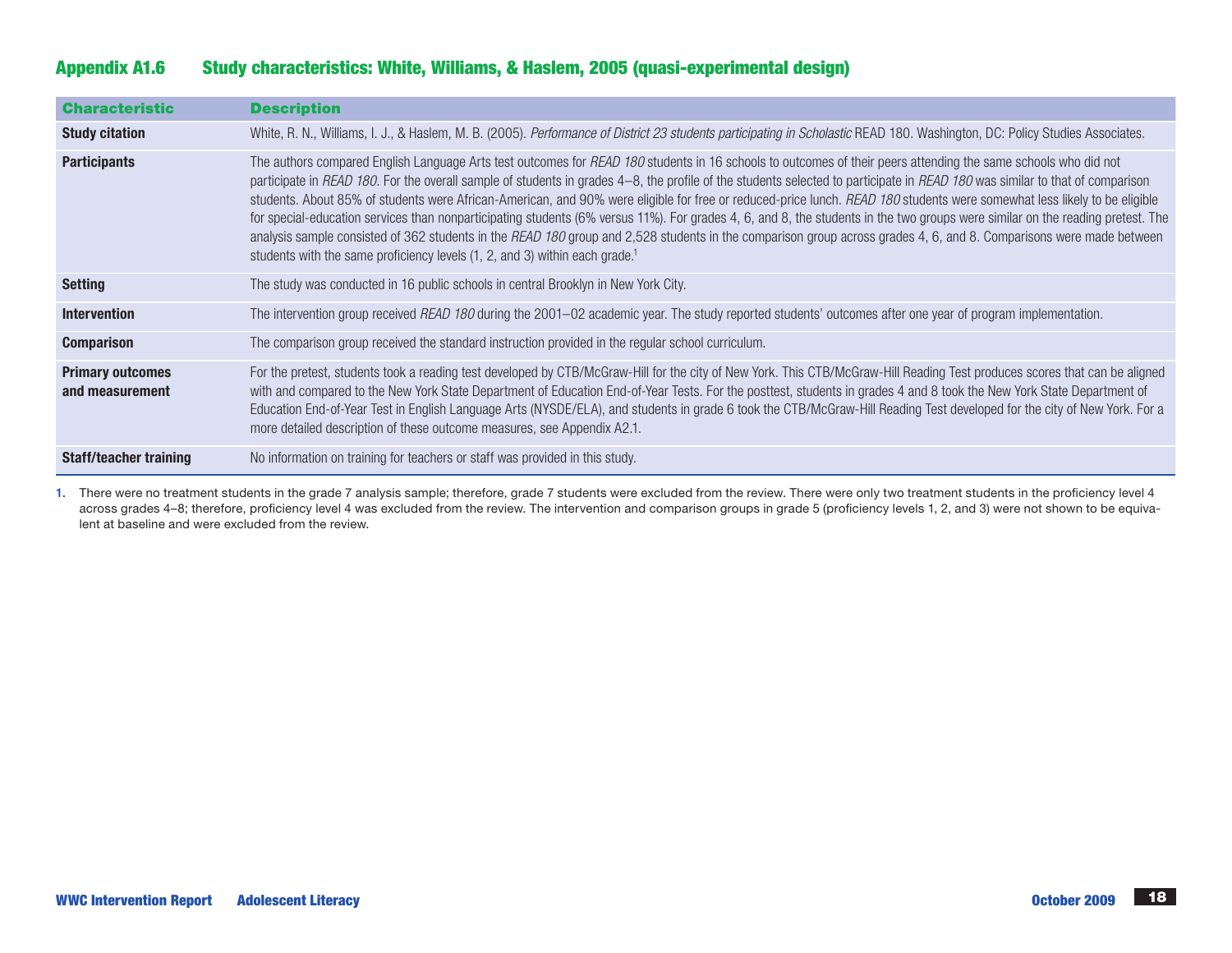# Appendix A1.7 Study characteristics: Woods, 2007 (quasi-experimental design)

| <b>Characteristic</b>                      | <b>Description</b>                                                                                                                                                                                                                                                                                                                                                                                                                                                                                                                                                                                                                                                                                                  |
|--------------------------------------------|---------------------------------------------------------------------------------------------------------------------------------------------------------------------------------------------------------------------------------------------------------------------------------------------------------------------------------------------------------------------------------------------------------------------------------------------------------------------------------------------------------------------------------------------------------------------------------------------------------------------------------------------------------------------------------------------------------------------|
| <b>Study citation</b>                      | Woods, D. E. (2007). An investigation of the effects of a middle school reading intervention on school dropout rates. Unpublished doctoral dissertation, Virginia Polytechnic<br>Institute and State University, Blacksburg.                                                                                                                                                                                                                                                                                                                                                                                                                                                                                        |
| <b>Participants</b>                        | Three annual cohorts of middle-school students participated in READ 180 from 2003 to 2006. <sup>1</sup> Based on reading pretest scores and teacher recommendations, the school<br>guidance counselor assigned students in grades 6, 7, and 8 to either the computer-based READ 180 program or the school's traditional reading-remediation program. <sup>2</sup> In<br>total, the 2003-04 school year analysis sample included 58 students who participated in READ 180 and 58 students who were in the comparison group. Additional findings<br>reflecting students' outcomes by grade and ethnicity can be found in Appendix A4.1.                                                                               |
| <b>Setting</b>                             | This study took place in an urban middle school in southeastern Virginia.                                                                                                                                                                                                                                                                                                                                                                                                                                                                                                                                                                                                                                           |
| <b>Intervention</b>                        | The intervention group participated in READ 180 every other day for 90 minutes for the entire school year, in addition to a daily 55-minute language-arts class and 20 minutes<br>of sustained silent reading. Because of technical problems during the first year, the fidelity of READ 180 program implementation was downgraded from Level One (the highest<br>level of fidelity) to Level Two, according to the READ 180 Research Protocol and Tools (Scholastic, Inc., 2004). <sup>3</sup> All implementation indicators were met, with the exception of a<br>daily class schedule of 90-minute blocks five days a week. The study reported students' outcomes after the first year of program implementation. |
| <b>Comparison</b>                          | The comparison group received 90 minutes of remedial reading every other day for one quarter of the school year. The traditional reading remediation program provided<br>focused, skill-based instruction and opportunities to integrate writing and thinking skills. In addition, comparison students participated in 20 minutes of sustained silent reading<br>and 55 minutes of daily language-arts instruction.                                                                                                                                                                                                                                                                                                 |
| <b>Primary outcomes</b><br>and measurement | For both pretests and posttests, the author used the Degrees of Reading Power (DRP) test. For a more detailed description of this outcome measure, see Appendix A2.1. The<br>Standardized Test for Assessment of Reading (STAR) and the Scholastic Reading Inventory were also used in the study for the 2004–05 and 2005–06 cohorts of students<br>that were not included in this report. <sup>1</sup>                                                                                                                                                                                                                                                                                                             |
| <b>Staff/teacher training</b>              | READ 180 teachers, all of whom were licensed reading specialists, received comprehensive instructional materials, professional development support, and training in best<br>teaching practices. Comparison-group teachers, all of whom were licensed reading specialists, received a limited professional-development component. No additional details<br>on the professional development provided to comparison group teachers were provided.                                                                                                                                                                                                                                                                      |

1. The 2004–05 and 2005–06 student cohorts do not meet WWC evidence standards because the measures of effect cannot be attributed solely to the intervention—there was only one *READ 180* teacher in the treatment condition in both cohorts. This information was not reported in Woods (2007), but was provided to the WWC by the author.

2. The grade 8 cohort does not meet WWC evidence standards because the intervention and comparison groups were not shown to be equivalent at baseline.

3. Scholastic Inc. (Ed.). (2004). READ 180 *research protocol and tools*. New York, NY: Scholastic Inc.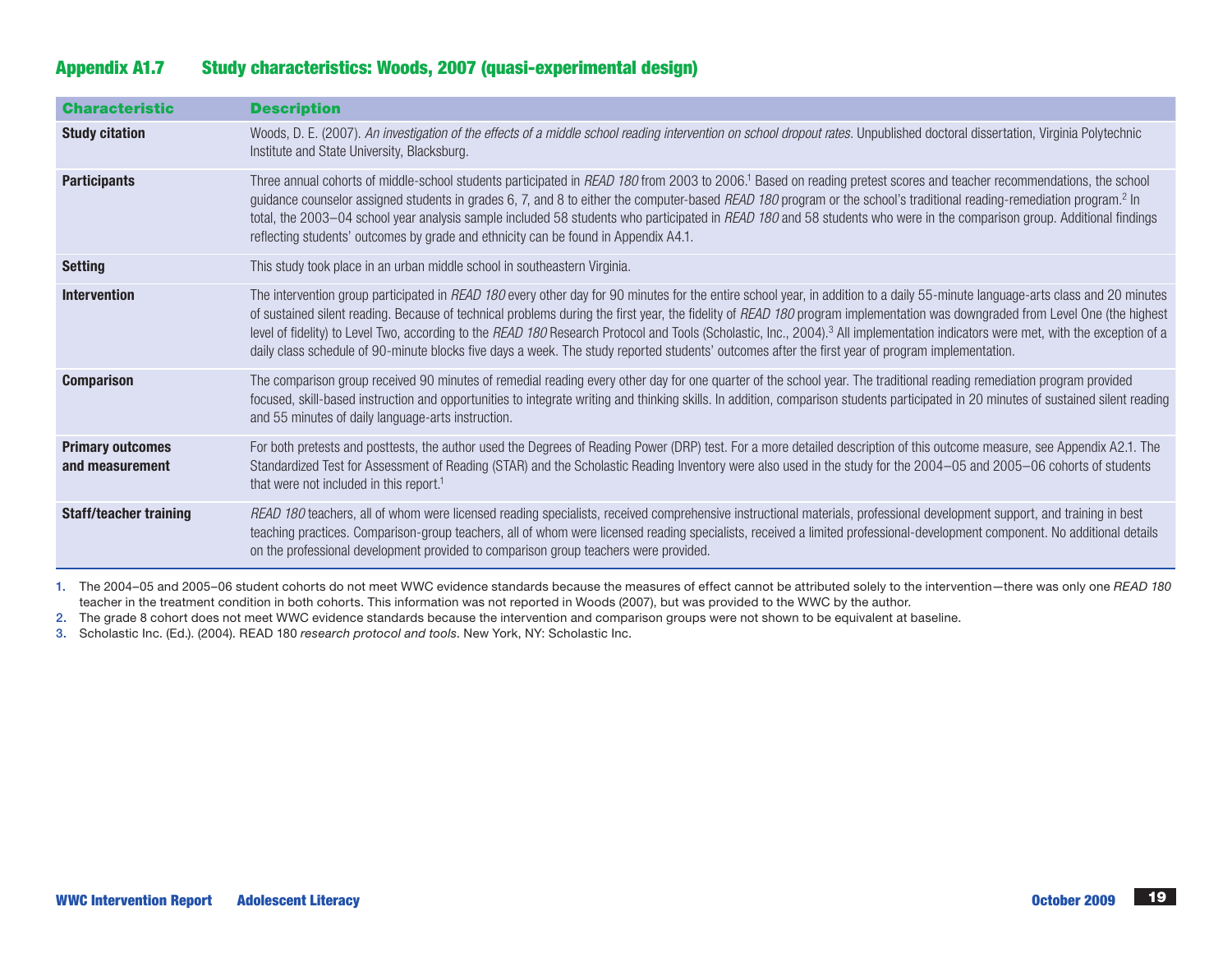# Appendix A2.1 Outcome measures for the comprehension domain

| <b>Outcome measure</b>                                                                                | <b>Description</b>                                                                                                                                                                                                                                                                                                                                                                                                                                                                                                                                                                                                                                                                                                       |  |  |  |  |  |  |
|-------------------------------------------------------------------------------------------------------|--------------------------------------------------------------------------------------------------------------------------------------------------------------------------------------------------------------------------------------------------------------------------------------------------------------------------------------------------------------------------------------------------------------------------------------------------------------------------------------------------------------------------------------------------------------------------------------------------------------------------------------------------------------------------------------------------------------------------|--|--|--|--|--|--|
| <b>Reading comprehension construct</b>                                                                |                                                                                                                                                                                                                                                                                                                                                                                                                                                                                                                                                                                                                                                                                                                          |  |  |  |  |  |  |
| Arizona Instrument to Measure<br>Standards (AIMS) Reading Test                                        | This standardized test assesses students' ability to understand, interpret, and analyze what they have read. The test consists of approximately 60 multiple-choice items (as<br>cited in White, Haslam, & Hewes, 2006; http://www.ade.state.az.us/standards/AIMS/AIMSSTGuides/).                                                                                                                                                                                                                                                                                                                                                                                                                                         |  |  |  |  |  |  |
| CTB/McGraw-Hill Reading Test                                                                          | This standardized reading test was developed by CTB/McGraw-Hill for the city of New York. The test produces scores that can be aligned with and compared to the New York<br>State Department of Education End-of-Year Tests, which are also published by CTB/McGraw-Hill (as cited in White, Williams, & Haslem, 2005) and are summarized in this<br>table (see below).                                                                                                                                                                                                                                                                                                                                                  |  |  |  |  |  |  |
| Degrees of Reading<br>Power (DRP) test                                                                | The Degrees of Reading Power (DRP) test is a criterion-referenced test to assess how well messages within text are understood. The primary concept of the test is to measure<br>current levels of reading achievement. The reading paragraphs in the test contain a sentence with a blank space. Four or five single-word options are available for students to<br>select to complete the sentence (as cited in Woods, 2007).                                                                                                                                                                                                                                                                                            |  |  |  |  |  |  |
| Florida Comprehensive<br>Assessment Test-Sunshine<br>State Standards (FCAT-SSS)                       | The reading portion of this standardized test is a group-administered, criterion-referenced test consisting of six to eight informational and literary reading passages (Florida<br>Department of Education, 2005). <sup>1</sup> In grades 3 through 10, students respond to between six and eleven multiple-choice items for each passage and are assessed across four<br>content clusters: (1) reading comprehension in the areas of words and phrases in context, (2) main idea, (3) comparison/cause and effect, and (4) reference and research. In<br>grades 4, 8, and 10, open-ended questions are included (as cited in Lang et al., 2008; Schatschneider et al., 2004). <sup>2</sup>                             |  |  |  |  |  |  |
| New York State Department<br>of Education End-of-Year<br>Test in English Language<br>Arts (NYSDE/ELA) | This standardized test is published by McGraw-Hill and contains multiple-choice questions and performance-assessment items. The multiple-choice questions are<br>based on brief reading passages. For the performance assessment, students listen to and read passages and write responses to open-ended questions based on the<br>passages. The reading and listening selections may be stories, articles, or poems. Three subtests are embedded within the ELA test: information and understanding;<br>literacy response; and expression and critical analysis (as cited in White, Williams, & Haslem, 2005; http://schools.nyc.gov/Accountability/YearlyTesting/TestInformation/<br>English+Language+Arts+(ELA).htm). |  |  |  |  |  |  |
| <b>Stanford Achievement</b><br>Test (SAT-9), Reading<br>Comprehension subtest                         | This standardized subtest is composed of multiple-choice questions that measure reading comprehension (as cited in Interactive Inc., 2002). The Reading Comprehension<br>subtest is composed of a scale of questions that range from interpreting simple sentences to understanding more complex paragraphs. The complex paragraphs ask the<br>student to recognize directly stated details or relationships as well as implicit information and relationships that demand integration of what is provided in the text (as cited in<br>Interactive Inc., 2002; Naglieri, Booth, & Winsler, 2004). <sup>3</sup>                                                                                                           |  |  |  |  |  |  |
| <b>Stanford Achievement Test</b><br>(SAT-9), Total Reading score                                      | In this standardized test, students answer multiple-choice questions on two reading subtests (Reading Vocabulary and Reading Comprehension). The scores from these two<br>subtests were aggregated into a single Total Reading score (as cited in Interactive Inc., 2002).                                                                                                                                                                                                                                                                                                                                                                                                                                               |  |  |  |  |  |  |
| Texas Assessment of Knowledge<br>and Skills (TAKS) Reading Test                                       | This standardized test is designed to measure the extent to which a student has learned and is able to apply the defined knowledge and skills at each tested grade level. The<br>reading test consists of multiple-choice and short answer items that assess basic understanding, ability to apply literary elements, ability to use strategies to analyze, and<br>ability to apply critical thinking skills (as cited in Haslam, White, & Klinge, 2006; http://www.tea.state.tx.us/index3.aspx?id=3272&menu_id3=793).                                                                                                                                                                                                   |  |  |  |  |  |  |

1. Florida Department of Education. (2005, September). Florida Comprehensive Assessment Test Summary of Tests and Design. Retrieved August 21, 2008, from http://fcat.fldoe.org/pdf/fc05designsummary.pdf.

2. Schatschneider, C., Buck, J., Torgesen, J. K., Wagner, R. K., Hassler, L., Hecht, S., & Powell-Smith, K. (2004). *A multivariate study of factors that contribute to individual differences in performance on the Florida Comprehensive Reading Assessment Test*. (Technical Report No. 5). Tallahassee: Florida Center for Reading Research.

3. Naglieri, J. A., Booth, A. L., & Winsler, A. (2004). Comparison of Hispanic children with and without limited English proficiency on the Naglieri Nonverbal Ability Test. *Psychological Assessment*, *16*(1), 81–84.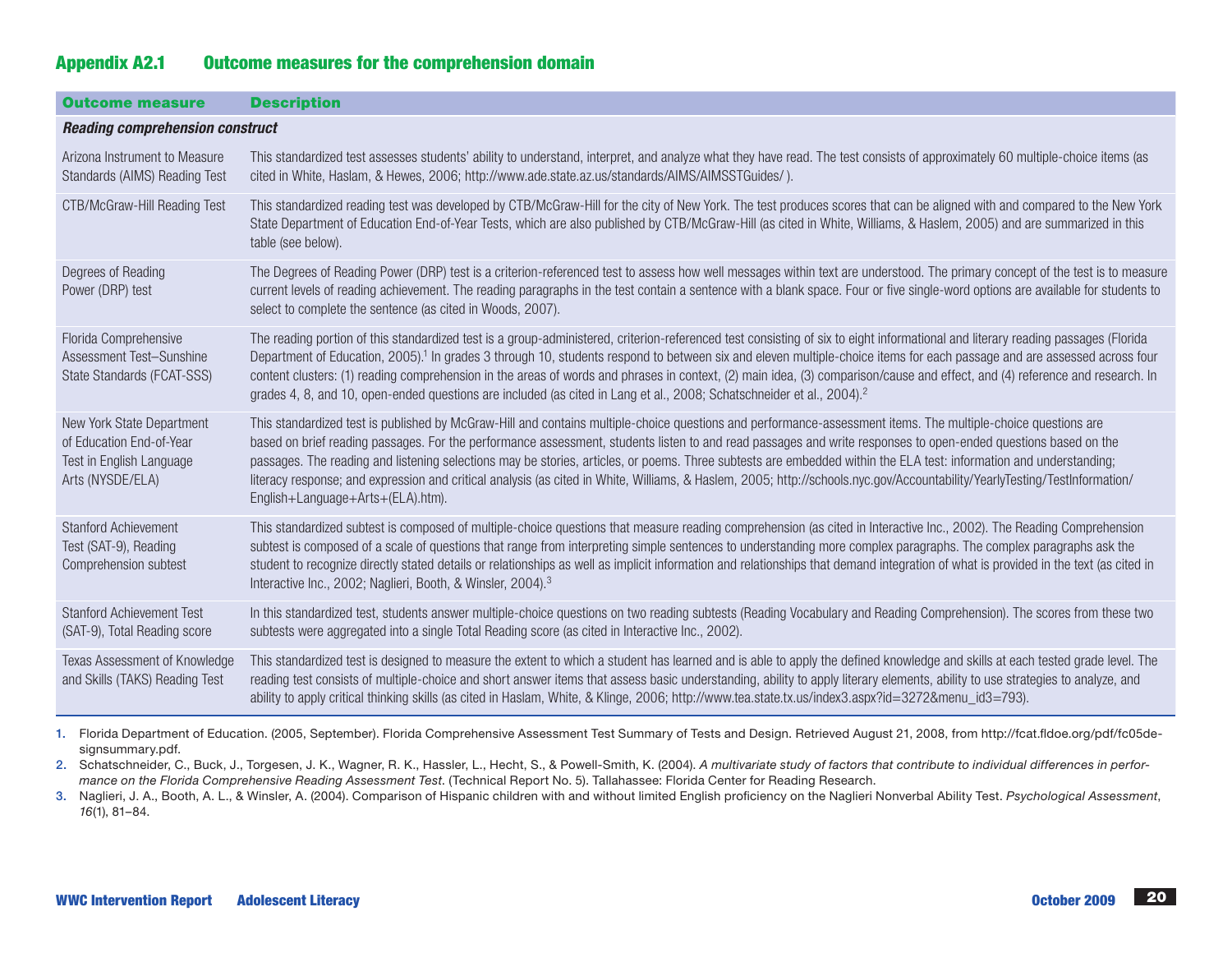# Appendix A2.2 Outcome measures for the general literacy achievement domain

| <b>Outcome measure</b>                                                         | <b>Description</b>                                                                                                                                                                                                                                                                                                                                                                                                                                                                                                                                                                                                                                                                                       |
|--------------------------------------------------------------------------------|----------------------------------------------------------------------------------------------------------------------------------------------------------------------------------------------------------------------------------------------------------------------------------------------------------------------------------------------------------------------------------------------------------------------------------------------------------------------------------------------------------------------------------------------------------------------------------------------------------------------------------------------------------------------------------------------------------|
| <b>California Standards</b><br><b>Test, English Language</b><br>Arts (CST-ELA) | This standardized achievement test is a component of the STAR (State Testing and Reporting) program, which is aligned with California's state standards for each grade level.<br>The test addresses reading, writing, written and oral English language conventions, and listening and speaking. For grades 4-11, the test consists of 75 multiple-choice ques-<br>tions with an additional six field-test questions. At grades 4 and 7, the CST-ELA also includes a writing component, the California Writing Standards Test, which addresses a<br>writing-applications standard selected for testing each year (as cited in Scholastic Research, 2008; http://www.cde.ca.gov/ta/tg/sr/elapreface.asp). |
| <b>TerraNova Reading Test</b>                                                  | This assessment is published by CTB/McGraw-Hill and combines multiple-choice items with open-ended questions that allow students to produce short and extended<br>responses. The Reading Composite score is the average of the Reading Comprehension and Vocabulary subtest scores (as cited in White, Haslam, & Hewes, 2006; CTB/<br>McGraw-Hill, 1996). <sup>1</sup>                                                                                                                                                                                                                                                                                                                                   |

1. CTB/McGraw-Hill. (1996). *TerraNova prepublication technical bulletin*. Monterey, CA: Author.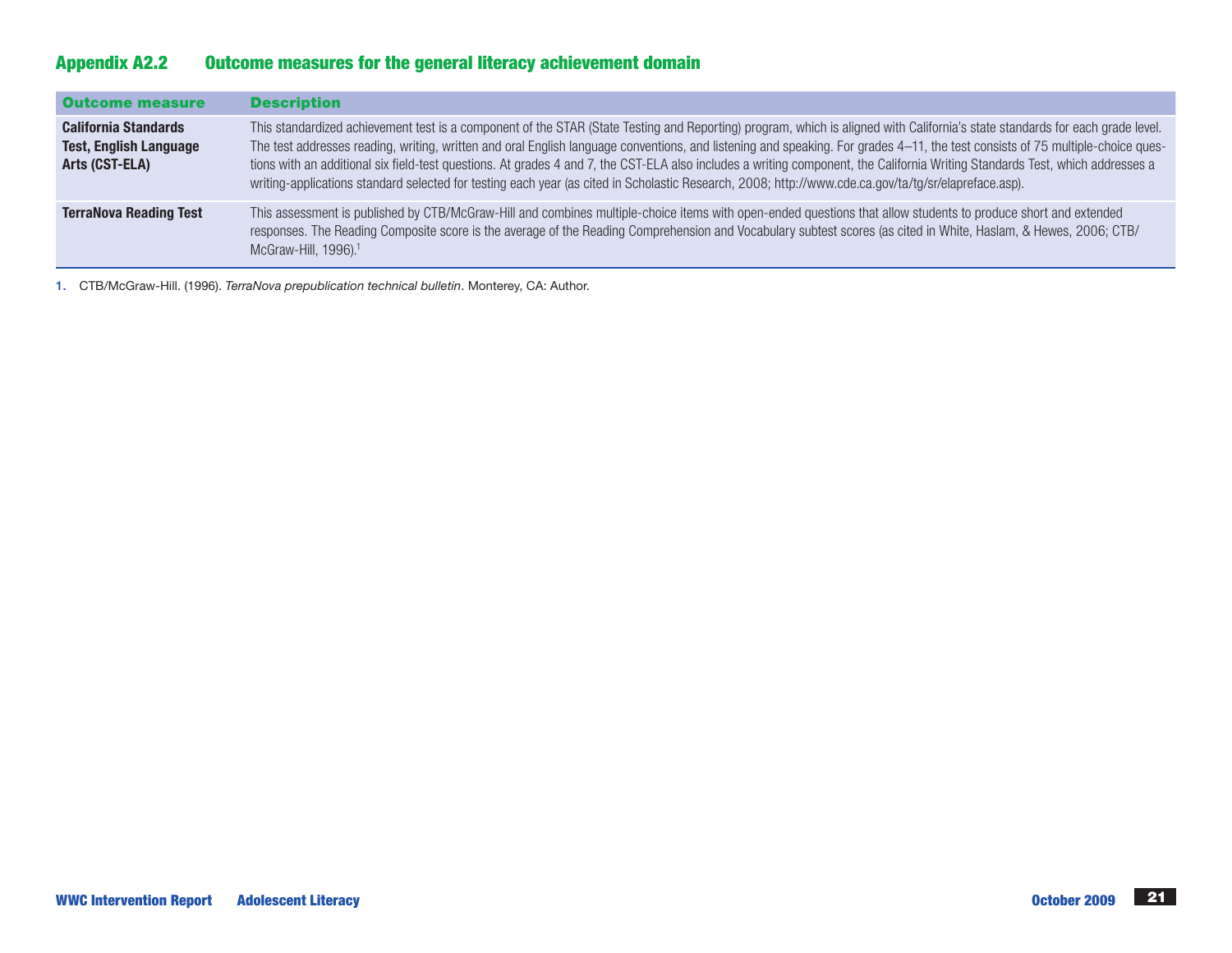# Appendix A3.1 Summary of study findings of all domains1

|                                                | <b>Domain</b>                |                                     |  |
|------------------------------------------------|------------------------------|-------------------------------------|--|
| Meets WWC evidence standards with reservations | <b>Comprehension</b>         | <b>General literacy achievement</b> |  |
| Haslam, White, & Klinge (2006)                 | ind                          | n <sub>r</sub>                      |  |
| Interactive Inc. (2002)                        | $(+)$                        | n <sub>r</sub>                      |  |
| Lang et al. (2008)                             | $+$                          | n <sub>r</sub>                      |  |
| Scholastic Research (2008)                     | n <sub>r</sub>               | $^{+}$                              |  |
| White, Haslam, & Hewes (2006)                  | $+$                          | $^{+}$                              |  |
| White, Williams, & Haslem (2005)               | ind                          | n <sub>r</sub>                      |  |
| Woods (2007)                                   | ind                          | n <sub>r</sub>                      |  |
| <b>Rating of effectiveness</b>                 | potentially positive effects | potentially positive effects        |  |

 $nr = no$  reported outcomes under this domain

 $+$  = study finding was positive and statistically significant

(+) = study finding was positive and substantively important, but not statistically significant

ind = study finding was indeterminate; that is, neither substantively important nor statistically significant

1. This appendix reports findings considered for the effectiveness rating and the average improvement indices in each domain. More detailed information on findings for all measures within the domains and the constructs that factor into the domains can be found in Appendices A3.2–A3.3.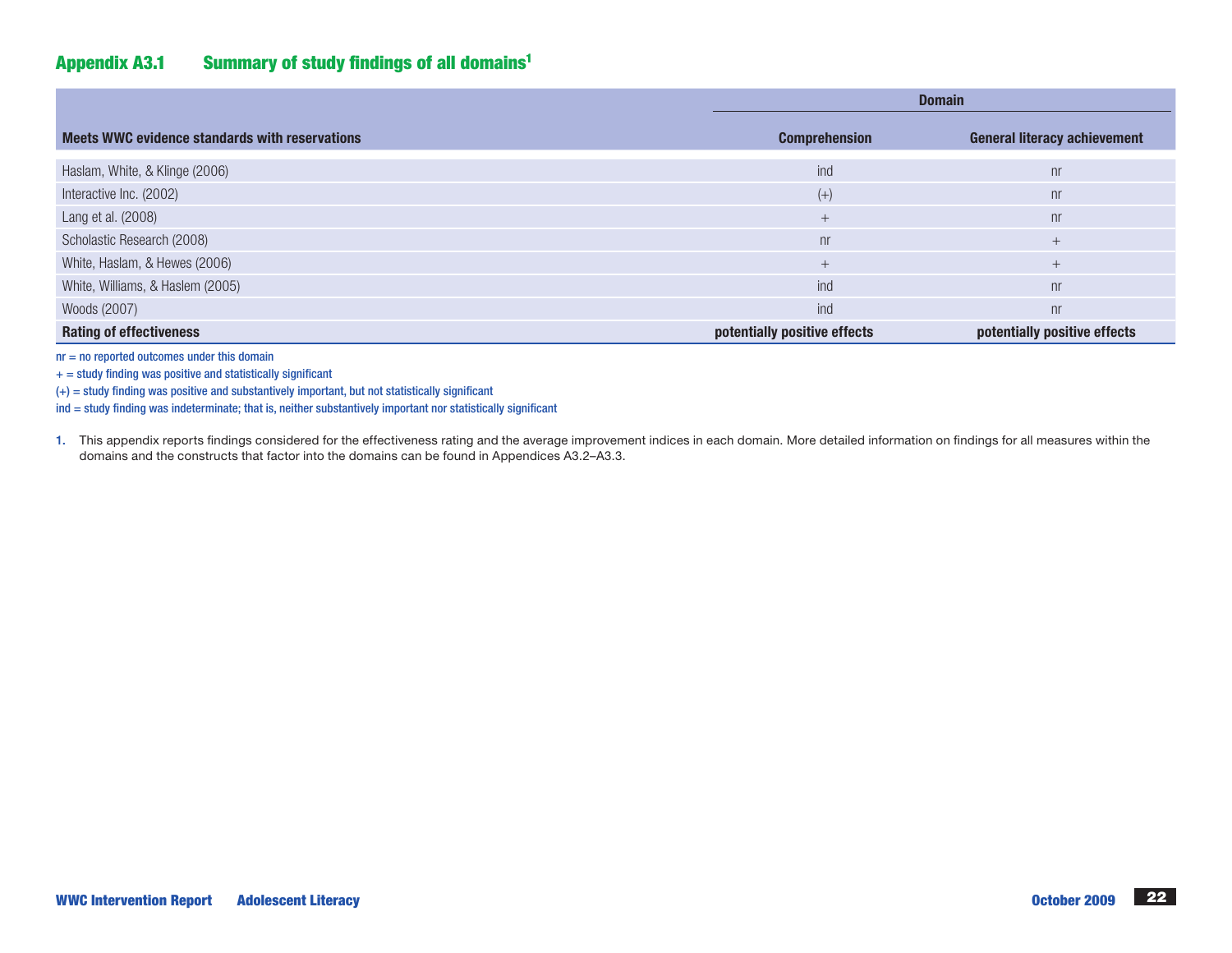# Appendix A3.2 Summary of study findings included in the rating for the comprehension domain<sup>1</sup>

|                                                                                               |                             |                                               |                          | Authors' findings from the study                                      |                                                                                                      |                                     |                                                                          |                                          |
|-----------------------------------------------------------------------------------------------|-----------------------------|-----------------------------------------------|--------------------------|-----------------------------------------------------------------------|------------------------------------------------------------------------------------------------------|-------------------------------------|--------------------------------------------------------------------------|------------------------------------------|
|                                                                                               |                             |                                               |                          | <b>Mean outcome</b><br>(standard deviation) <sup>2</sup>              |                                                                                                      |                                     | <b>WWC calculations</b>                                                  |                                          |
| <b>Outcome measure</b>                                                                        | <b>Study</b><br>sample      | <b>Sample size</b><br>(clusters/<br>students) | <b>READ 180</b><br>group | <b>Comparison</b><br>group                                            | <b>Mean</b><br>difference <sup>3</sup><br>(READ 180-<br>comparison)                                  | <b>Effect</b><br>size <sup>4</sup>  | <b>Statistical</b><br>significance <sup>5</sup><br>(at $\alpha = 0.05$ ) | <b>Improvement</b><br>index <sup>6</sup> |
|                                                                                               |                             |                                               |                          | Haslam, White, & Klinge, 2006 (quasi-experimental design)7            |                                                                                                      |                                     |                                                                          |                                          |
| Texas Assessment of Knowledge<br>and Skills (TAKS) Reading Test <sup>8</sup>                  | Grades 7 and 8              | 614                                           | 23.90<br>(12.0)          | 22.10<br>(14.40)                                                      | 1.80                                                                                                 | 0.14                                | ns                                                                       | $+5$                                     |
| Average for comprehension (Haslam, White, & Klinge, 2006)                                     |                             |                                               |                          |                                                                       |                                                                                                      | 0.14                                | <b>ns</b>                                                                | $+5$                                     |
|                                                                                               |                             |                                               |                          | Interactive Inc., 2002 (quasi-experimental design)7                   |                                                                                                      |                                     |                                                                          |                                          |
| <b>Stanford Achievement</b><br>Test (SAT-9), Reading<br>Comprehension subtest <sup>9</sup>    | Grades 6 and 7,<br>Columbus | 5/171                                         | 621.52<br>(28.18)        | 602.25<br>(39.76)                                                     | 19.27                                                                                                | 0.60                                | ns                                                                       | $+23$                                    |
| <b>Stanford Achievement</b><br>Test (SAT-9), Total<br>Reading score <sup>9</sup>              | Grade 8,<br><b>Dallas</b>   | 4/243                                         | 648.27<br>(21.69)        | 641.40<br>(33.05)                                                     | 6.87                                                                                                 | 0.24                                | ns                                                                       | $+9$                                     |
| <b>Stanford Achievement</b><br>Test (SAT-9), Total<br>Reading score <sup>9</sup>              | Grade 8,<br>Houston         | 2/95                                          | 666.66<br>(22.09)        | 662.89<br>(32.25)                                                     | 3.77                                                                                                 | 0.14                                | ns                                                                       | $+6$                                     |
| Average for comprehension (Interactive Inc., 2002)                                            |                             |                                               |                          |                                                                       |                                                                                                      | 0.33                                | na                                                                       | $+13$                                    |
|                                                                                               |                             |                                               |                          |                                                                       | Lang et al., 2008 (randomized controlled trial where differential attrition could not be ruled out)7 |                                     |                                                                          |                                          |
| Florida Comprehensive<br>Assessment Test-Sunshine<br>State Standards (FCAT-SSS) <sup>8</sup>  | Grade 9,<br>high risk       | 190                                           | 1,682.89<br>(196.92)     | 1,729.21<br>(236.27)                                                  | $-46.32$                                                                                             | $-0.21$                             | ns                                                                       | $-8$                                     |
| Florida Comprehensive<br>Assessment Test- Sunshine<br>State Standards (FCAT-SSS) <sup>8</sup> | Grade 9,<br>moderate risk   | 409                                           | 1,904.77<br>(134.15)     | 1,870.09<br>(130.09)                                                  | 34.68                                                                                                | 0.26                                | Statistically<br>significant                                             | $+10$                                    |
| Average for comprehension (Lang et al., 2008)                                                 |                             |                                               |                          |                                                                       |                                                                                                      | 0.02                                | na                                                                       | $+1$                                     |
|                                                                                               |                             |                                               |                          | White, Haslam, & Hewes, 2006 (quasi-experimental design) <sup>7</sup> |                                                                                                      |                                     |                                                                          |                                          |
| <b>Stanford Achievement</b><br>Test (SAT-9), Reading<br>Comprehension subtest <sup>8</sup>    | Grade 9, cohort 1           | 1652                                          | 31.40<br>(9.30)          | 30.10<br>(11.30)                                                      | 1.30                                                                                                 | 0.13                                | Statistically<br>significant                                             | $+5$                                     |
| Average for comprehension (White, Haslam, & Hewes, 2006)                                      |                             |                                               |                          |                                                                       | 0.13                                                                                                 | <b>Statistically</b><br>significant | $+5$                                                                     |                                          |
|                                                                                               |                             |                                               |                          |                                                                       |                                                                                                      |                                     |                                                                          | (continued)                              |

WWC Intervention Report Adolescent Literacy **23** and 23 and 23 and 23 and 23 and 23 and 23 and 23 and 23 and 23 and 23 and 23 and 23 and 23 and 23 and 23 and 23 and 23 and 23 and 23 and 23 and 23 and 23 and 23 and 23 and 2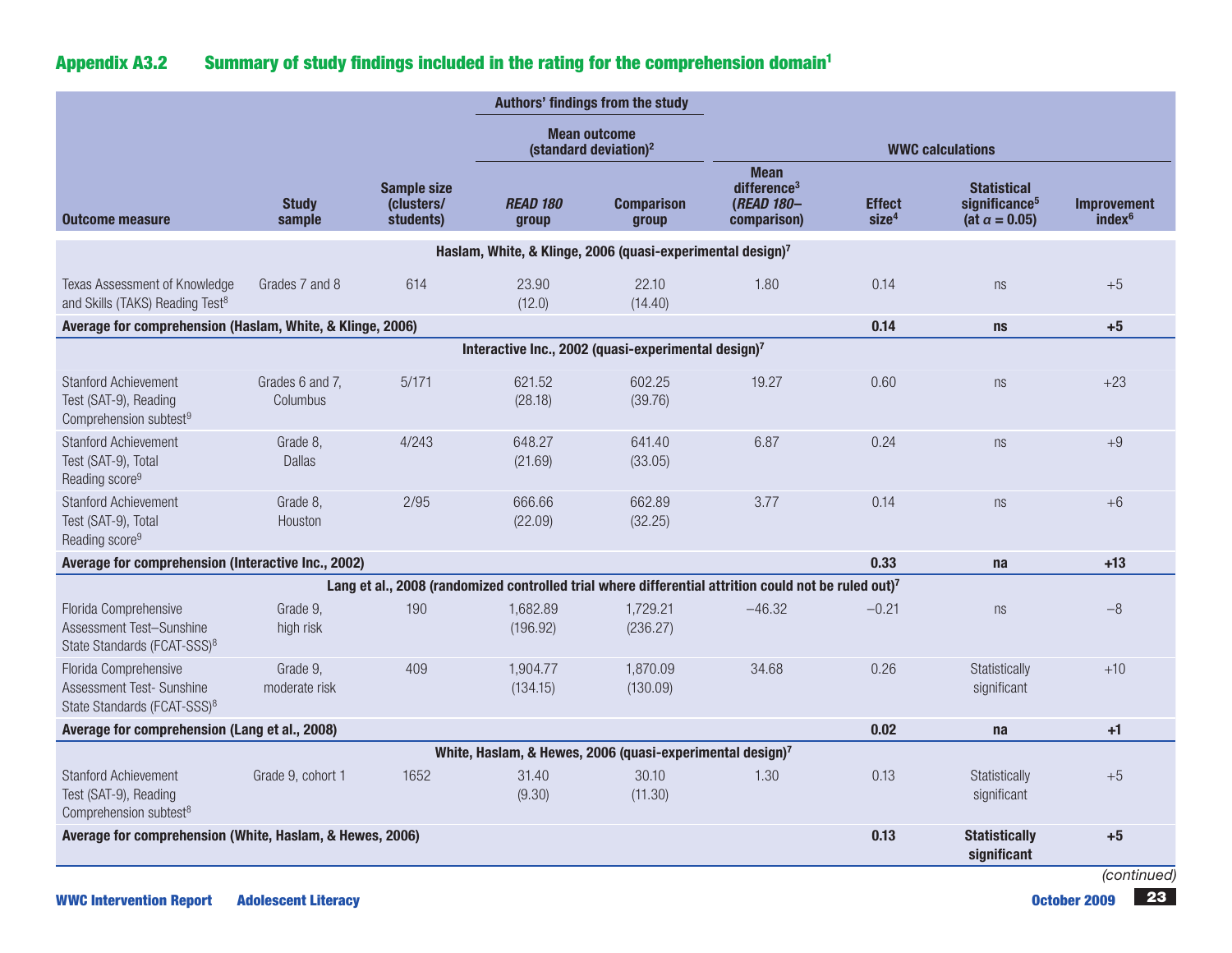# Appendix A3.2 Summary of study findings included in the rating for the comprehension domain<sup>1</sup> (continued)

|                                                                                                                     |                                 |                                               |                                                          | Authors' findings from the study                                         |                                                                   |                                    |                                                                          |                                          |
|---------------------------------------------------------------------------------------------------------------------|---------------------------------|-----------------------------------------------|----------------------------------------------------------|--------------------------------------------------------------------------|-------------------------------------------------------------------|------------------------------------|--------------------------------------------------------------------------|------------------------------------------|
|                                                                                                                     |                                 |                                               | <b>Mean outcome</b><br>(standard deviation) <sup>2</sup> |                                                                          | <b>WWC calculations</b>                                           |                                    |                                                                          |                                          |
| <b>Outcome measure</b>                                                                                              | <b>Study</b><br>sample          | <b>Sample size</b><br>(clusters/<br>students) | <b>READ 180</b><br>group                                 | <b>Comparison</b><br>group                                               | <b>Mean</b><br>difference $3$<br><b>(READ 180-</b><br>comparison) | <b>Effect</b><br>size <sup>4</sup> | <b>Statistical</b><br>significance <sup>5</sup><br>(at $\alpha = 0.05$ ) | <b>Improvement</b><br>index <sup>6</sup> |
|                                                                                                                     |                                 |                                               |                                                          | White, Williams, & Haslem, 2005 (quasi-experimental design) <sup>7</sup> |                                                                   |                                    |                                                                          |                                          |
| New York State Department<br>of Education End-of-Year<br>Test in English Language Arts<br>(NYSDE/ELA) <sup>10</sup> | Grade 4,<br>proficiency level 1 | 229                                           | 606.8<br>(19.0)                                          | 609.0<br>(22.0)                                                          | $-2.20$                                                           | $-0.10$                            | ns                                                                       | $-4$                                     |
| New York State Department<br>of Education End-of-Year<br>Test in English Language Arts<br>(NYSDE/ELA) <sup>10</sup> | Grade 4,<br>proficiency level 2 | 482                                           | 637.6<br>(20.0)                                          | 633.0<br>(24.0)                                                          | 4.60                                                              | 0.20                               | ns                                                                       | $+8$                                     |
| New York State Department<br>of Education End-of-Year<br>Test in English Language Arts<br>(NYSDE/ELA) <sup>10</sup> | Grade 4,<br>proficiency level 3 | 319                                           | 665.0<br>(30.0)                                          | 671.0<br>(34.0)                                                          | $-6.00$                                                           | $-0.18$                            | ns                                                                       | $-7$                                     |
| CTB/McGraw-Hill<br>Reading Test <sup>10</sup>                                                                       | Grade 6,<br>proficiency level 1 | 215                                           | 606.7<br>(18.0)                                          | 619.0<br>(21.0)                                                          | $-12.30$                                                          | $-0.59$                            | ns                                                                       | $-22$                                    |
| CTB/McGraw-Hill<br>Reading Test <sup>10</sup>                                                                       | Grade 6,<br>proficiency level 2 | 471                                           | 642.1<br>(21.0)                                          | 639.0<br>(19.0)                                                          | 3.10                                                              | 0.16                               | ns                                                                       | $+6$                                     |
| CTB/McGraw-Hill<br>Reading Test <sup>10</sup>                                                                       | Grade 6,<br>proficiency level 3 | 274                                           | 674.1<br>(21.0)                                          | 667.0<br>(21.0)                                                          | 7.10                                                              | 0.34                               | ns                                                                       | $+13$                                    |
| New York State Department<br>of Education End-of-Year<br>Test in English Language Arts<br>(NYSDE/ELA) <sup>10</sup> | Grade 8,<br>proficiency level 1 | 274                                           | 664.90<br>(16.0)                                         | 667.0<br>(12.0)                                                          | 2.10                                                              | $-0.17$                            | ns                                                                       | $-7$                                     |
| New York State Department<br>of Education End-of-Year<br>Test in English Language Arts<br>(NYSDE/ELA) <sup>10</sup> | Grade 8,<br>proficiency level 2 | 425                                           | 689.0<br>(18.0)                                          | 686.0<br>(14.0)                                                          | 3.00                                                              | 0.21                               | ns                                                                       | $+8$                                     |

*(continued)*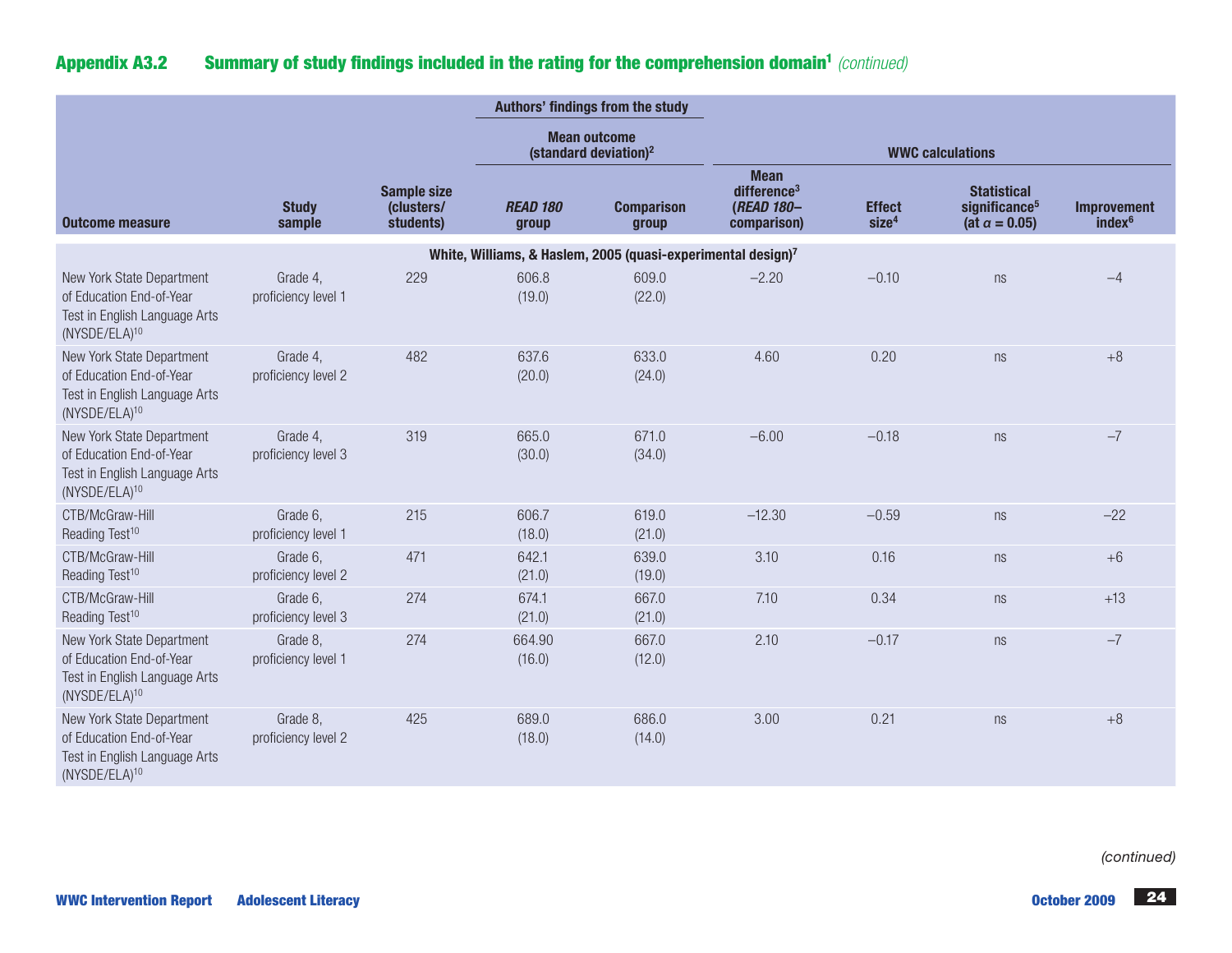# Appendix A3.2 Summary of study findings included in the rating for the comprehension domain1 *(continued)*

|                                                                                                              |                                 |                                               |                                                 | Authors' findings from the study                     |                                                                            |                                    |                                                                          |                                          |
|--------------------------------------------------------------------------------------------------------------|---------------------------------|-----------------------------------------------|-------------------------------------------------|------------------------------------------------------|----------------------------------------------------------------------------|------------------------------------|--------------------------------------------------------------------------|------------------------------------------|
|                                                                                                              |                                 |                                               | <b>Mean outcome</b><br>(standard deviation) $2$ |                                                      | <b>WWC calculations</b>                                                    |                                    |                                                                          |                                          |
| <b>Outcome measure</b>                                                                                       | <b>Study</b><br>sample          | <b>Sample size</b><br>(clusters/<br>students) | <b>READ 180</b><br>group                        | <b>Comparison</b><br>group                           | <b>Mean</b><br>difference <sup>3</sup><br><b>(READ 180-</b><br>comparison) | <b>Effect</b><br>size <sup>4</sup> | <b>Statistical</b><br>significance <sup>5</sup><br>(at $\alpha = 0.05$ ) | <b>Improvement</b><br>index <sup>6</sup> |
| New York State Department<br>of Education End-of-Year<br>Test in English Language Arts<br>$(NYSDE/ELA)^{10}$ | Grade 8,<br>proficiency level 3 | 201                                           | 717.90<br>(21.0)                                | 707.0<br>(16.0)                                      | 10.90                                                                      | 0.67                               | ns                                                                       | $+25$                                    |
| Average for comprehension (White, Williams, & Haslem, 2005) <sup>11</sup>                                    |                                 |                                               |                                                 |                                                      |                                                                            | 0.08                               | ns                                                                       | $+3$                                     |
|                                                                                                              |                                 |                                               |                                                 | Woods, 2007 (quasi-experimental design) <sup>7</sup> |                                                                            |                                    |                                                                          |                                          |
| Degrees of Reading Power<br>(DRP) test $8$                                                                   | Grades 6, 7, and 8              | 116                                           | 44.81<br>(11.70)                                | 45.21<br>(12.55)                                     | $-0.40$                                                                    | $-0.03$                            | ns                                                                       | $-1$                                     |
| Average for comprehension (Woods, 2007)                                                                      |                                 |                                               |                                                 |                                                      |                                                                            | $-0.03$                            | ns                                                                       | $-1$                                     |
| Domain average for comprehension across all studies <sup>12</sup>                                            |                                 |                                               |                                                 |                                                      |                                                                            | 0.11                               | na                                                                       | $+4$                                     |

#### ns = not statistically significant

#### $na = not applicable$

- 1. This appendix reports findings considered for the effectiveness rating and the average improvement indices for the comprehension domain. Subgroup findings from Woods (2007) are not included in these ratings but are reported in Appendix A4.1. Longitudinal findings from White, Haslam, and Hewes (2006) are not included in these ratings but are reported in Appendix A4.2.
- 2. The standard deviation across all students in each group shows how dispersed the participants' outcomes are: a smaller standard deviation on a given measure would indicate that participants had more similar outcomes.
- 3. Positive differences and effect sizes favor the intervention group; negative differences and effect sizes favor the comparison group.
- 4. For an explanation of the effect size calculation, see WWC Procedures and Standards Handbook, Appendix B.
- 5. Statistical significance is the probability that the difference between groups is a result of chance rather than a real difference between the groups.
- 6. The improvement index represents the difference between the percentile rank of the average student in the intervention condition and that of the average student in the comparison condition. The improvement index can take on values between –50 and +50, with positive numbers denoting favorable results for the intervention group.
- 7. The level of statistical significance was reported by the study authors or, when necessary, calculated by the WWC to correct for clustering within classrooms or schools and for multiple comparisons. For an explanation about the clustering correction, see the WWC Tutorial on Mismatch. For the formulas the WWC used to calculate the statistical significance, see WWC Procedures and Standards Handbook, Appendix C. In the cases of Haslam, White, and Klinge (2006); White, Haslam, and Hewes (2006); and Woods (2007), no corrections for clustering or multiple comparisons were needed. In the cases of Interactive Inc. (2002); Lang et al. (2008); and White, Williams, and Haslem (2005), corrections for clustering and multiple comparisons were needed, so the significance levels may differ from those reported in the original study.
- 8. The intervention group values are the comparison group means plus the difference in mean gains between the intervention and comparison groups.
- 9. The intervention and control group means are ANCOVA-adjusted posttest scores reported by the authors in the article.
- 10. The intervention group values reported for White, Williams, and Haslem (2005) are the comparison group means plus the difference in mean gains between the intervention and comparison groups. The pretest and posttest means that were used to calculate the intervention group values were not reported in White, Williams, and Haslem (2005) but were provided to the WWC by the author. Because the NYSDE/ELA test was not vertically integrated across grades, the WWC calculated the effect size as the difference between the effect size for the posttest and the standardized pretest mean difference.
- 11. The average effect size is based on effect sizes that have been weighted by the sample size for each proficiency level within grade for White, Willams, and Haslem (2005).
- 12. The WWC-computed average effect sizes for each study and for the domain across studies are simple averages rounded to two decimal places. The average improvement indices are calculated from the average effect sizes.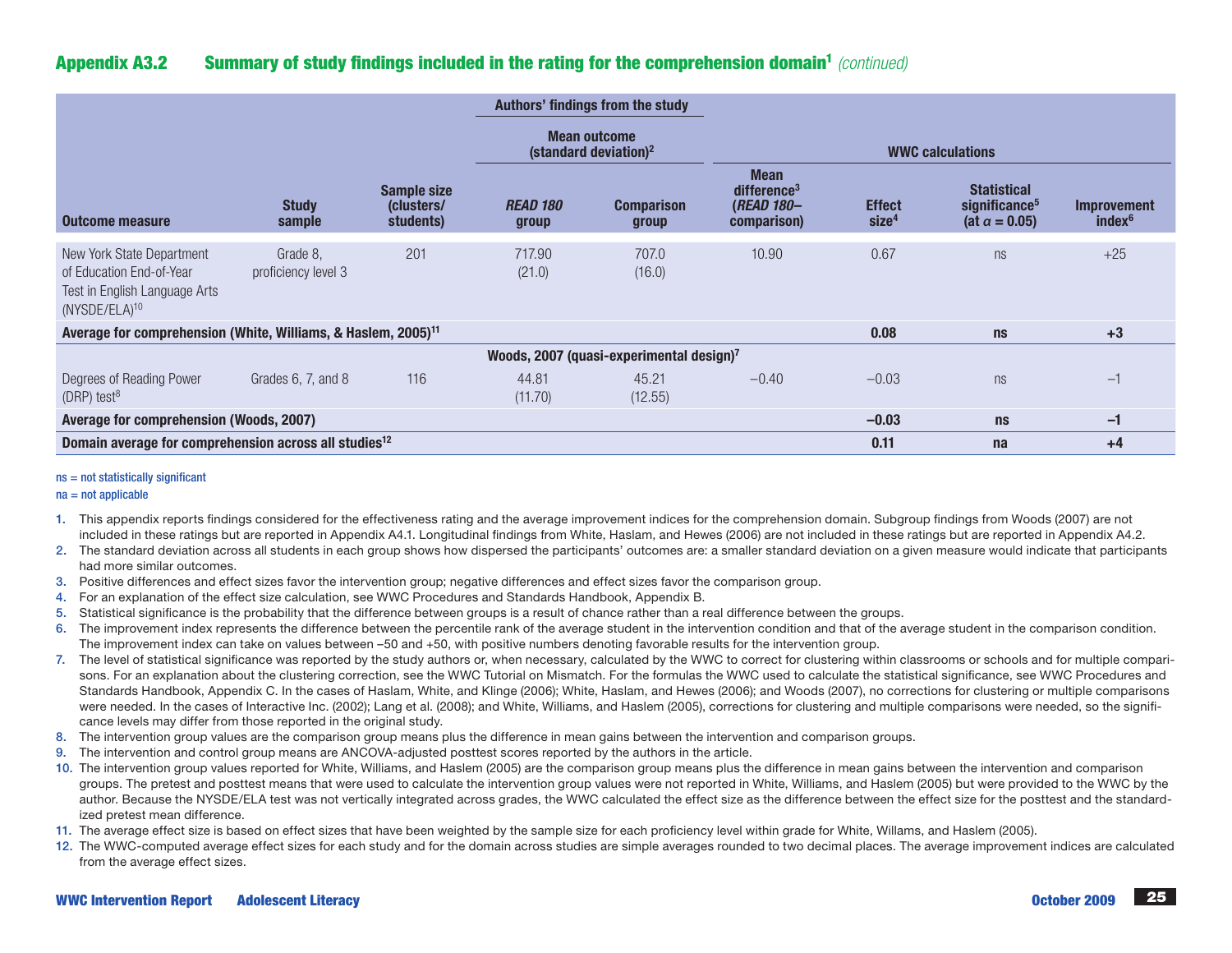# Appendix A3.3 Summary of study findings included in the rating for the general literacy achievement domain1

|                                                                                  |                        |                                  |                                                                       | Authors' findings from the study |                                                                            |                                    |                                                                          |                                          |
|----------------------------------------------------------------------------------|------------------------|----------------------------------|-----------------------------------------------------------------------|----------------------------------|----------------------------------------------------------------------------|------------------------------------|--------------------------------------------------------------------------|------------------------------------------|
|                                                                                  |                        |                                  | <b>Mean outcome</b><br>(standard deviation) <sup>2</sup>              |                                  | <b>WWC calculations</b>                                                    |                                    |                                                                          |                                          |
| <b>Outcome measure</b>                                                           | <b>Study</b><br>sample | <b>Sample size</b><br>(students) | <b>READ 180</b><br>group                                              | <b>Comparison</b><br>group       | <b>Mean</b><br>difference <sup>3</sup><br><b>(READ 180-</b><br>comparison) | <b>Effect</b><br>size <sup>4</sup> | <b>Statistical</b><br>significance <sup>5</sup><br>(at $\alpha = 0.05$ ) | <b>Improvement</b><br>index <sup>6</sup> |
|                                                                                  |                        |                                  | Scholastic Research, 2008 (randomized controlled trial)7              |                                  |                                                                            |                                    |                                                                          |                                          |
| California Standards Test,<br>English Language Arts<br>$(CST-ELA)^8$             | Grades 6, 7, and 9     | 570                              | 293.05<br>(29.74)                                                     | 280.16<br>(27.75)                | 12.89                                                                      | 0.45                               | Statistically<br>significant                                             | $+17$                                    |
| Average for general literacy achievement (Scholastic Research, 2008)             |                        |                                  |                                                                       |                                  |                                                                            | 0.45                               | <b>Statistically</b><br>significant                                      | $+17$                                    |
|                                                                                  |                        |                                  | White, Haslam, & Hewes, 2006 (quasi-experimental design) <sup>7</sup> |                                  |                                                                            |                                    |                                                                          |                                          |
| TerraNova Reading Test <sup>9</sup>                                              | Grade 9, cohort 2      | 1630                             | 41.20<br>(8.90)                                                       | 38.30<br>(12.20)                 | 2.90                                                                       | 0.27                               | Statistically<br>significant                                             | $+11$                                    |
| TerraNova Reading Test <sup>10</sup>                                             | Grade 9, cohort 3      | 2058                             | 39.00<br>(9.80)                                                       | 38.10<br>(12.30)                 | 0.90                                                                       | 0.08                               | ns                                                                       | $+3$                                     |
| Average for general literacy achievement (White, Haslam, & Hewes, 2006)          |                        |                                  |                                                                       |                                  |                                                                            | 0.18                               | na                                                                       | $+7$                                     |
| Domain average for general literacy achievement across all studies <sup>11</sup> |                        |                                  |                                                                       |                                  |                                                                            | 0.31                               | na                                                                       | $+12$                                    |

#### ns = not statistically significant

 $na = not a  
nolicable$ 

- 1. This appendix reports findings considered for the effectiveness rating and the average improvement indices for the general literacy achievement domain.
- 2. The standard deviation across all students in each group shows how dispersed the participants' outcomes are: a smaller standard deviation on a given measure would indicate that participants had more similar outcomes.
- 3. Positive differences and effect sizes favor the intervention group; negative differences and effect sizes favor the comparison group.
- 4. For an explanation of the effect size calculation, see WWC Procedures and Standards Handbook, Appendix B.
- 5. Statistical significance is the probability that the difference between groups is a result of chance rather than a real difference between the groups.
- 6. The improvement index represents the difference between the percentile rank of the average student in the intervention condition and that of the average student in the comparison condition. The improvement index can take on values between –50 and +50, with positive numbers denoting favorable results for the intervention group.
- 7. The level of statistical significance was reported by the study authors or, when necessary, calculated by the WWC to correct for clustering within classrooms or schools and for multiple comparisons. For an explanation about the clustering correction, see the WWC Tutorial on Mismatch. For the formulas the WWC used to calculate the statistical significance, see WWC Procedures and Standards Handbook, Appendix C. In the cases of Scholastic Research (2008) and White, Haslam, and Hewes (2006), no corrections for clustering or multiple comparisons were needed.
- 8. The intervention and control group means are ANCOVA-adjusted posttest scores provided by the authors.
- 9. The intervention and control group means are posttest scores reported by the authors in the article.
- 10. The intervention group values are the comparison group means plus the difference in mean gains between the intervention and comparison groups. The intervention and control group standard deviations were not reported in White, Haslam, and Hewes (2006) or Scholastic Research (2008), but were provided to the WWC by the authors.
- 11. The WWC-computed average effect sizes for each study and for the domain across studies are simple averages rounded to two decimal places. The average improvement indices are calculated from the average effect sizes.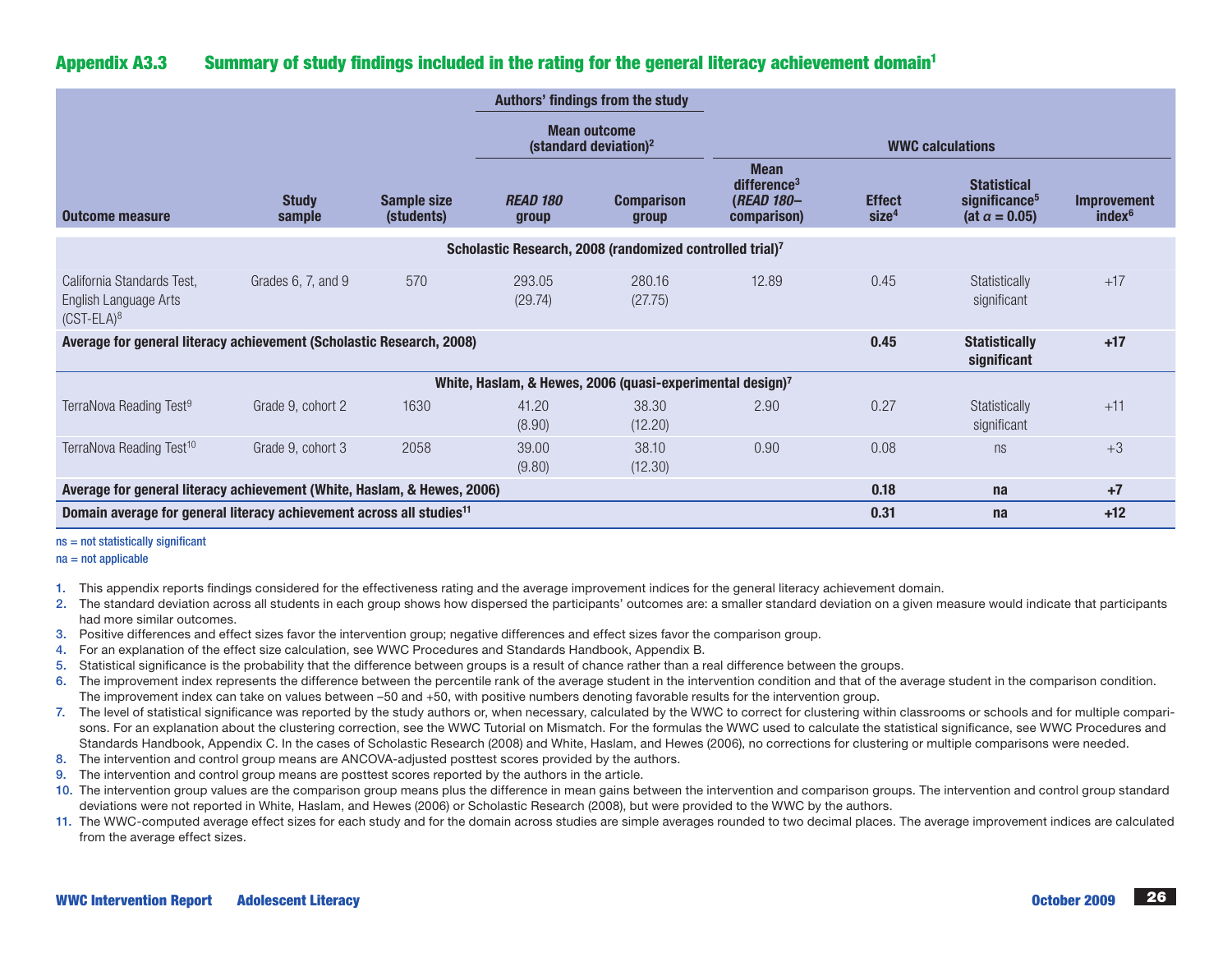# Appendix A4.1 Summary of subgroup findings for the comprehension domain1

|                                                      |                                                     |                                  |                                                 | Authors' findings from the study |                                                                            |                                    |                                                                          |                                          |  |
|------------------------------------------------------|-----------------------------------------------------|----------------------------------|-------------------------------------------------|----------------------------------|----------------------------------------------------------------------------|------------------------------------|--------------------------------------------------------------------------|------------------------------------------|--|
|                                                      |                                                     |                                  | <b>Mean outcome</b><br>(standard deviation) $2$ |                                  | <b>WWC calculations</b>                                                    |                                    |                                                                          |                                          |  |
| Outcome measure                                      | <b>Study</b><br>sample                              | <b>Sample size</b><br>(students) | <b>READ 180</b><br>group                        | <b>Comparison</b><br>group       | <b>Mean</b><br>difference <sup>3</sup><br><b>(READ 180-</b><br>comparison) | <b>Effect</b><br>size <sup>4</sup> | <b>Statistical</b><br>significance <sup>5</sup><br>(at $\alpha = 0.05$ ) | <b>Improvement</b><br>index <sup>6</sup> |  |
| Woods, 2007 (quasi-experimental design) <sup>7</sup> |                                                     |                                  |                                                 |                                  |                                                                            |                                    |                                                                          |                                          |  |
| Degrees of Reading<br>Power (DRP) test <sup>8</sup>  | Grade 6                                             | 42                               | 41.0<br>(10.98)                                 | 44.05<br>(16.08)                 | $-3.05$                                                                    | $-0.22$                            | ns                                                                       | $-9$                                     |  |
| Degrees of Reading<br>Power (DRP) test <sup>8</sup>  | Grade 7                                             | 36                               | 46.56<br>(10.19)                                | 44.83<br>(11.78)                 | 1.72                                                                       | 0.15                               | ns                                                                       | $+6$                                     |  |
| Degrees of Reading<br>Power (DRP) test <sup>8</sup>  | Grades 6, 7, and 8,<br>African-American<br>students | 72                               | 42.55<br>(12.39)                                | 43.51<br>(11.19)                 | $-0.96$                                                                    | $-0.08$                            | ns                                                                       | $-3$                                     |  |

 $ns = not statistically significant$ 

- 1. This appendix presents subgroup findings for measures that fall in the comprehension domain. The grade 8 cohort is not included because the intervention and comparison groups were not shown to be equivalent at baseline. Total group scores were used for rating purposes and are presented in Appendix A3.2.
- 2. The standard deviation across all students in each group shows how dispersed the participants' outcomes are: a smaller standard deviation on a given measure would indicate that participants had more similar outcomes.
- 3. Positive differences and effect sizes favor the intervention group; negative differences and effect sizes favor the comparison group.
- 4. For an explanation of the effect size calculation, see WWC Procedures and Standards Handbook, Appendix B.
- 5. Statistical significance is the probability that the difference between groups is a result of chance rather than a real difference between the groups.
- 6. The improvement index represents the difference between the percentile rank of the average student in the intervention condition and that of the average student in the comparison condition. The improvement index can take on values between –50 and +50, with positive numbers denoting results favorable to the intervention group.
- 7. The level of statistical significance was reported by the study authors or, when necessary, calculated by the WWC to correct for clustering within classrooms or schools. For an explanation about the clustering correction, see the WWC Tutorial on Mismatch. For the formulas the WWC used to calculate the statistical significance, see WWC Procedures and Standards Handbook, Appendix C. In the case of Woods (2007), no correction for clustering was needed.
- 8. The intervention group values are the comparison group means plus the difference in mean gains between the intervention and comparison groups.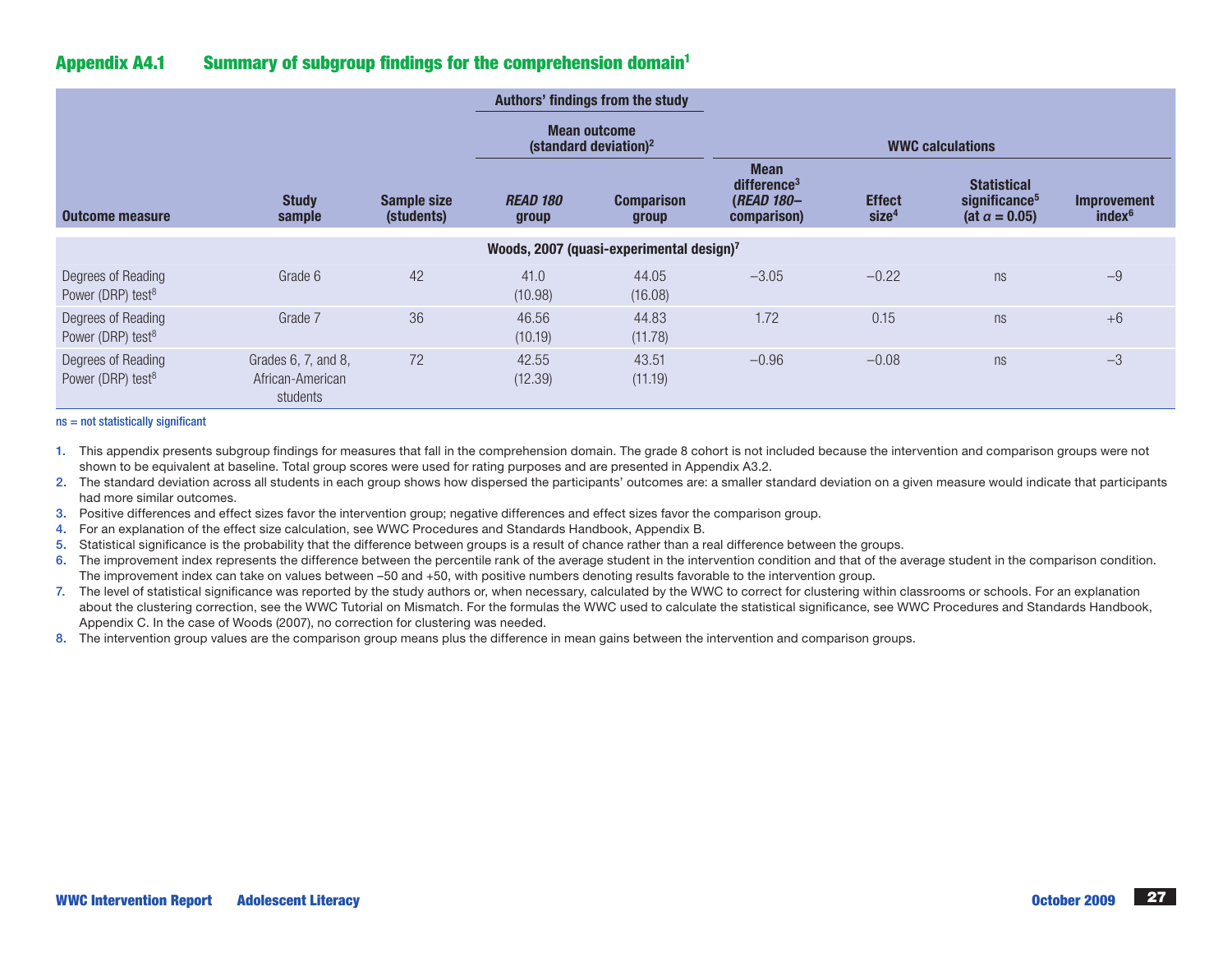# Appendix A4.2 Summary of later findings from longitudinal studies for the comprehension domain1

|                                                                             |                        |                                  | Authors' findings from the study                  |                                                                     |                                                                            |                                    |                                                                          |                                          |
|-----------------------------------------------------------------------------|------------------------|----------------------------------|---------------------------------------------------|---------------------------------------------------------------------|----------------------------------------------------------------------------|------------------------------------|--------------------------------------------------------------------------|------------------------------------------|
|                                                                             |                        |                                  | Mean outcome<br>(standard deviation) <sup>2</sup> |                                                                     | <b>WWC calculations</b>                                                    |                                    |                                                                          |                                          |
| Outcome measure                                                             | <b>Study</b><br>sample | <b>Sample size</b><br>(students) | <b>READ 180</b><br>group                          | <b>Comparison</b><br>group                                          | <b>Mean</b><br>difference <sup>3</sup><br><b>(READ 180-</b><br>comparison) | <b>Effect</b><br>size <sup>4</sup> | <b>Statistical</b><br>significance <sup>5</sup><br>(at $\alpha = 0.05$ ) | <b>Improvement</b><br>index <sup>6</sup> |
|                                                                             |                        |                                  |                                                   | White, Haslam, & Hewes, 2006 (quasi-experimental design)7           |                                                                            |                                    |                                                                          |                                          |
|                                                                             |                        |                                  |                                                   | Two years after the start of the implementation of the intervention |                                                                            |                                    |                                                                          |                                          |
| Arizona Instrument to Measure<br>Standards (AIMS) Reading Test <sup>8</sup> | Grade 10, cohort 1     | 1448                             | 664.10<br>(28.50)                                 | 664.20<br>(31.90)                                                   | $-0.10$                                                                    | 0.00                               | ns                                                                       | $\Omega$                                 |

#### ns = not statistically significant

1. This appendix presents later longitudinal findings for measures that fall in the comprehension domain. Data that reflected students' initial exposure to one year of the intervention were used for rating purposes and are presented in Appendix A3.2.

2. The standard deviation across all students in each group shows how dispersed the participants' outcomes are: a smaller standard deviation on a given measure would indicate that participants had more similar outcomes.

- 3. Positive differences and effect sizes favor the intervention group; negative differences and effect sizes favor the comparison group.
- 4. For an explanation of the effect size calculation, see WWC Procedures and Standards Handbook, Appendix B.
- 5. Statistical significance is the probability that the difference between groups is a result of chance rather than a real difference between the groups.
- 6. The improvement index represents the difference between the percentile rank of the average student in the intervention condition and that of the average student in the comparison condition. The improvement index can take on values between –50 and +50, with positive numbers denoting results favorable to the intervention group.
- 7. The level of statistical significance was reported by the study authors or, where necessary, calculated by the WWC to correct for clustering within classrooms or schools. For an explanation about the clustering correction, see the WWC Tutorial on Mismatch. For the formulas the WWC used to calculate the statistical significance, see WWC Procedures and Standards Handbook, Appendix C. In the case of White, Haslam, and Hewes (2006), no correction for clustering was needed.
- 8. The intervention and control group means are posttest scores reported by the authors in the article.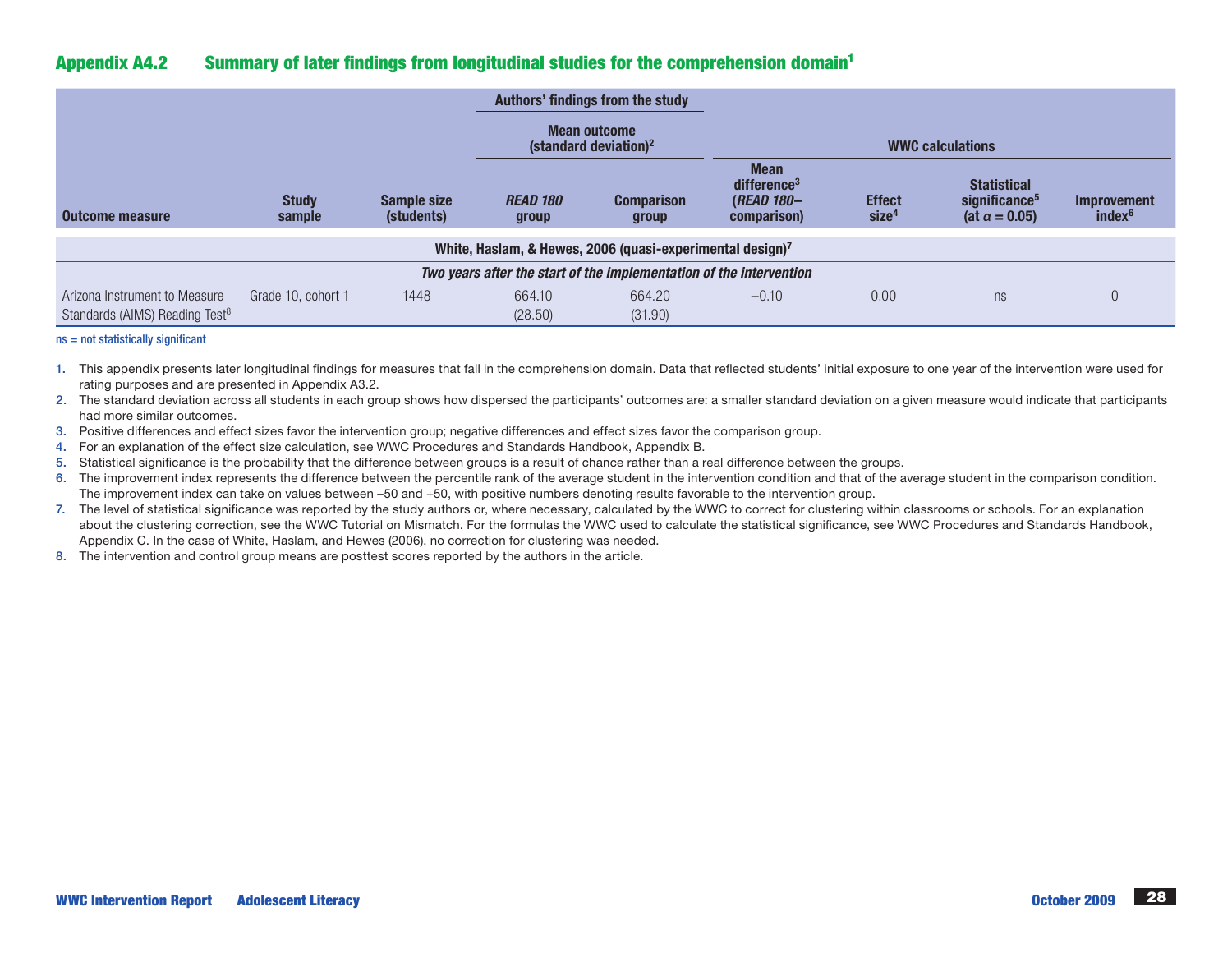# Appendix A5.1 *READ 180* rating for the comprehension domain

The WWC rates an intervention's effects in a given outcome domain as positive, potentially positive, mixed, no discernible effects, potentially negative, or negative.<sup>1</sup> For the outcome domain of comprehension, the WWC rated *READ 180* as having potentially positive effects for adolescent learners. The remaining ratings (mixed effects, no discernible effects, potentially negative effects, or negative effects) were not considered because *READ 180* was assigned the highest applicable rating.

#### Rating received

Potentially positive effects: Evidence of a positive effect with no overriding contrary evidence.

• Criterion 1: At least one study showing a statistically significant or substantively important *positive* effect.

Met. Two studies showed statistically significant positive effects and one study showed a substantively important positive effect on comprehension.

#### AND

• Criterion 2: No studies showing a statistically significant or substantively important *negative* effect and fewer or the same number of studies showing *indeterminate* effects than showing statistically significant or substantively important *positive* effects.

Met. No study showed a statistically significant or substantively important negative effect, and three studies showed indeterminate effects on comprehension.

#### Other ratings considered

Positive effects: Strong evidence of a positive effect with no overriding contrary evidence.

• Criterion 1: Two or more studies showing statistically significant *positive* effects, at least one of which met WWC evidence standards for a *strong* design.

Not met. Two studies showed statistically significant positive effects, but no studies met WWC evidence standards for a strong design.

#### AND

• Criterion 2: No studies showing statistically significant or substantively important *negative* effects.

Met. No study showed statistically significant or substantively important negative effects.

1. For rating purposes, the WWC considers the statistical significance of individual outcomes and the domain-level effect. The WWC also considers the size of the domain-level effect for ratings of potentially positive or potentially negative effects. For a complete description, see the WWC Procedures and Standards Handbook, Appendix E.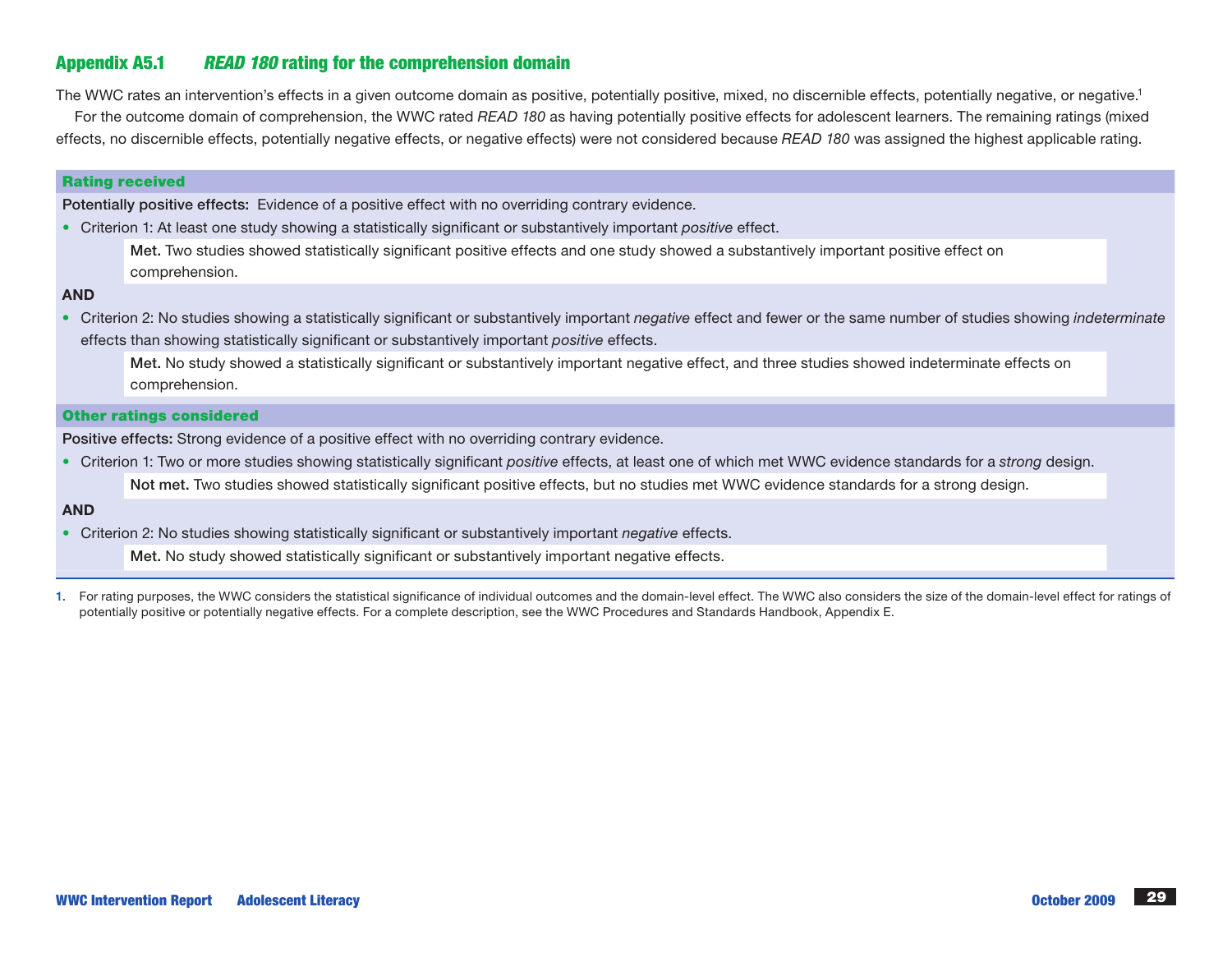# Appendix A5.2 *READ 180* rating for the general literacy achievement domain

The WWC rates an intervention's effects in a given outcome domain as positive, potentially positive, mixed, no discernible effects, potentially negative, or negative.<sup>1</sup>

For the outcome domain of general literacy achievement, the WWC rated *READ 180* as having potentially positive effects for adolescent learners. The remaining ratings (mixed effects, no discernible effects, potentially negative effects, or negative effects) were not considered because *READ 180* was assigned the highest applicable rating.

#### Rating received

Potentially positive effects: Evidence of a positive effect with no overriding contrary evidence.

• Criterion 1: At least one study showing a statistically significant or substantively important *positive* effect.

Met. Two studies showed statistically significant positive effects on general literacy achievement.

#### AND

• Criterion 2: No studies showing a statistically significant or substantively important *negative* effect and fewer or the same number of studies showing *indeterminate* effects than showing statistically significant or substantively important *positive* effects.

Met. No studies showed a statistically significant or substantively important negative effect, and no studies showed indeterminate effects on general literacy achievement.

### Other ratings considered

Positive effects: Strong evidence of a positive effect with no overriding contrary evidence.

• Criterion 1: Two or more studies showing statistically significant *positive* effects, at least one of which met WWC evidence standards for a *strong* design. Not met. Two studies showed statistically significant positive effects, but no studies met WWC evidence standards for a strong design.

#### AND

• Criterion 2: No studies showing statistically significant or substantively important *negative* effects.

Met. No study showed statistically significant or substantively important negative effects in this domain.

1. For rating purposes, the WWC considers the statistical significance of individual outcomes and the domain-level effect. The WWC also considers the size of the domain-level effect for ratings of potentially positive or potentially negative effects. For a complete description, see the WWC Procedures and Standards Handbook, Appendix E.